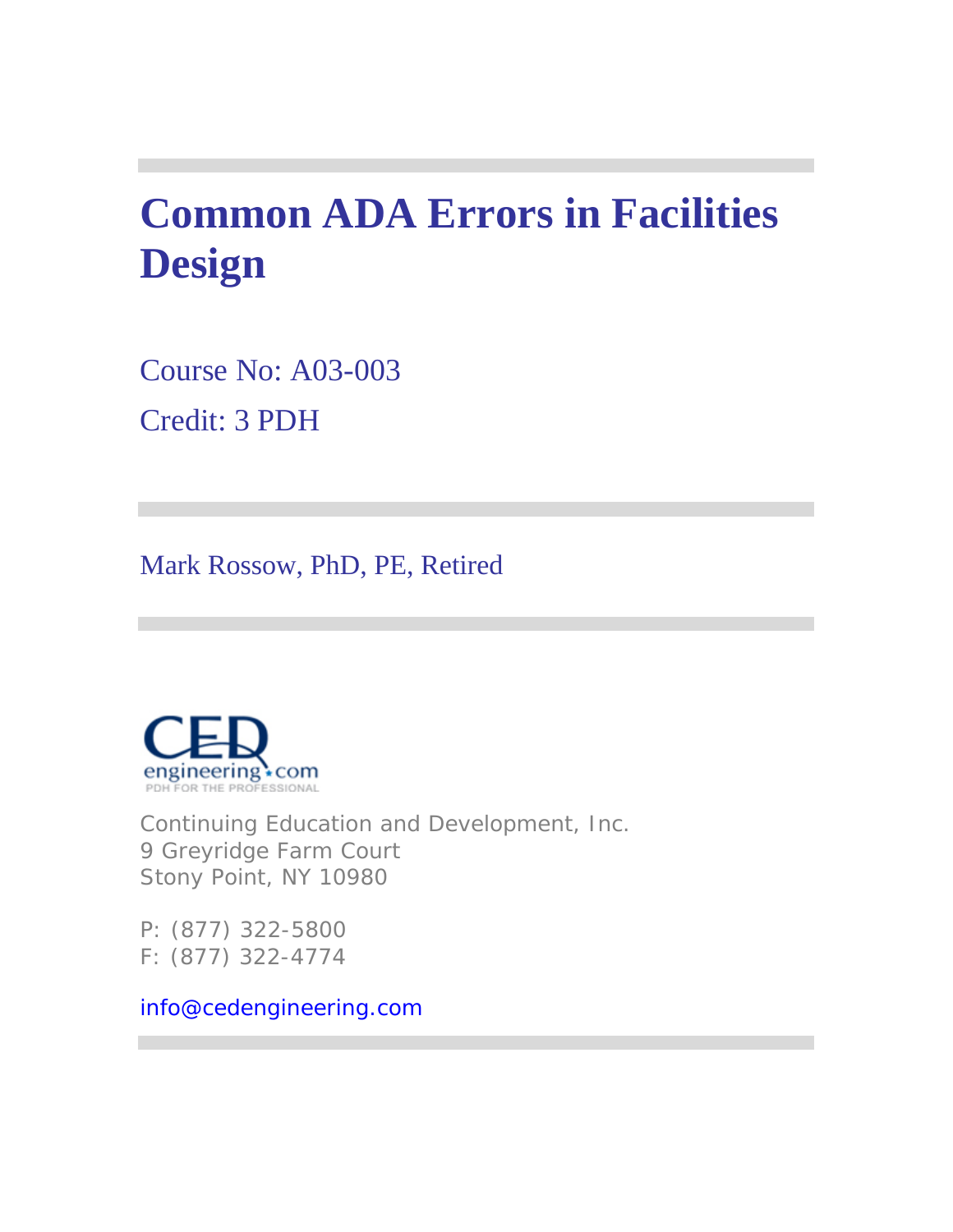*The information contained in this course document is a compilation of two publications from the U.S. Department of Justice:* 

*1."Common ADA Errors and Omissions in New Construction and Alterations", June 1997.* 

*2. "Common ADA Problems at Newly Constructed Lodging Facilities", November 1999.*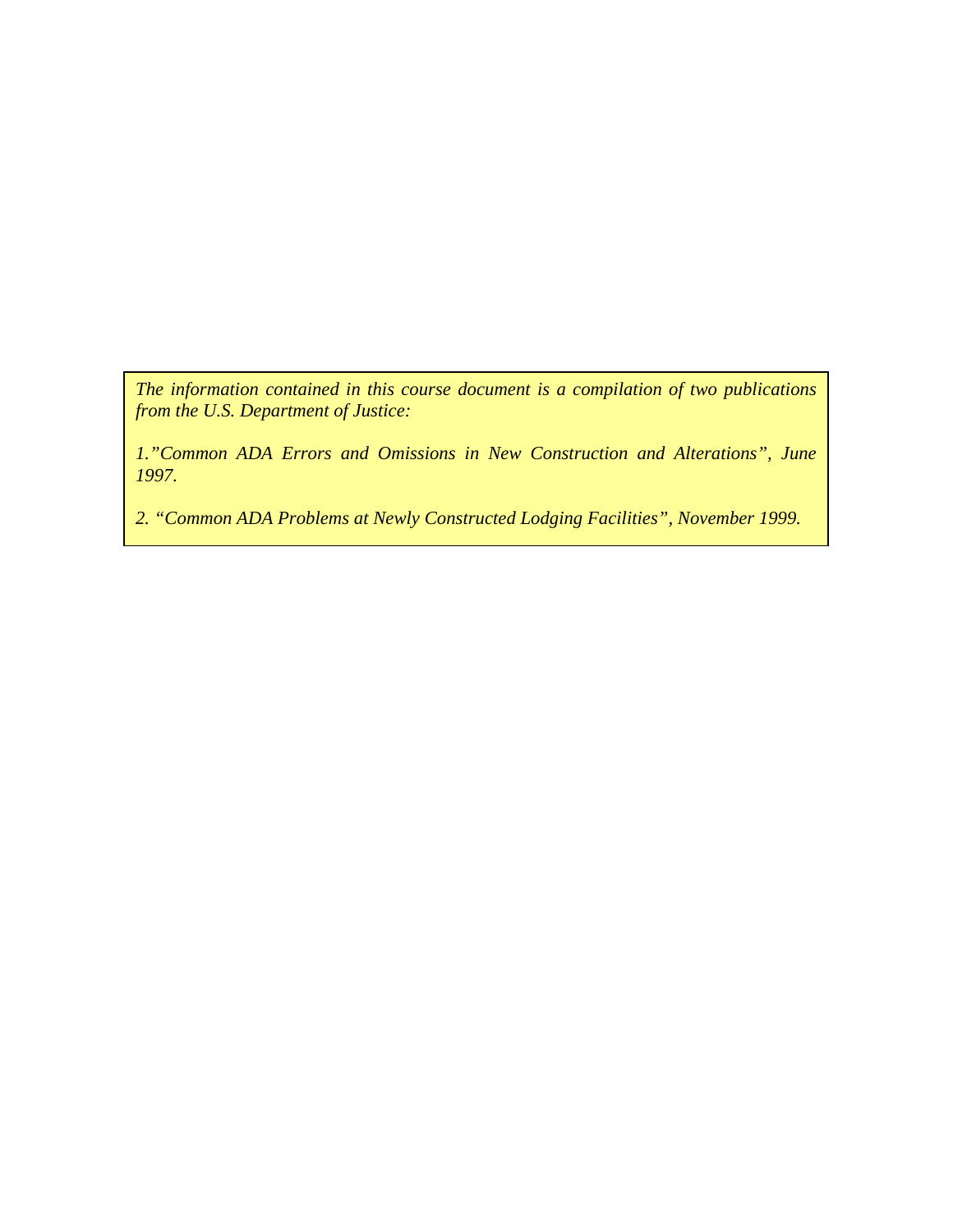

# **Common ADA Errors and Omissions in New Construction and Alterations**

### **Introduction**

The ADA requires that new construction and alterations to existing facilities comply with the ADA Standards for Accessible Design<sup>1</sup> (Standards). ADA requirements for new construction and alterations include detailed provisions for elements, spaces, and facilities. Successful accessibility is often measured in inches, so attention to detail can make the difference between achieving access and excluding or injuring someone. When the ADA's minimum

requirements are not met, the results can limit or exclude a person with a disability and can be dangerous. For example, when a curb ramp extends into an access aisle at an accessible parking space, a person using a wheelchair may not be able to get out of the car or van. When the slope of a sidewalk that is an accessible route becomes steeper than 1 to 20, railings and edge protection are

required for safe use. Objects that project into circulation spaces from the side or that do not provide at least 80 inches of head clearance can be extremely hazardous to people who are blind or who have low vision.

This document lists a sampling of common accessibility errors or omissions that have been identified through the Department of Justice's ongoing enforcement efforts. The specific requirement

of the Standards that has not been met follows each error/omission. All references to figures can be found in the Standards. The list of errors/ omissions provides examples of common deficiencies. It is not intended to be comprehensive or exhaustive. Any

failure to comply with the Standards violates the ADA.

For additional information about the design and construction requirements of the Americans with Disabilities Act (ADA), contact the Department of Justice ADA Information Line. This free service provides answers to general and technical questions about ADA requirements and is a source for free ADA materials including the ADA Standards for Accessible Design. You may reach the ADA Information Line at:

> 800 - 514 - 0301 (voice) or 800 - 514 - 0383 (TTY).

ADA information is also available on the Department's ADA Home Page on the World Wide Web at (**http://www.usdoj.gov/crt/ada/ adahom1.htm**).

**Reproduction of this document is encouraged.**

<sup>1</sup> State and local governments currently have the option to choose the Standards or the Uniform Federal Accessibility Standard (UFAS).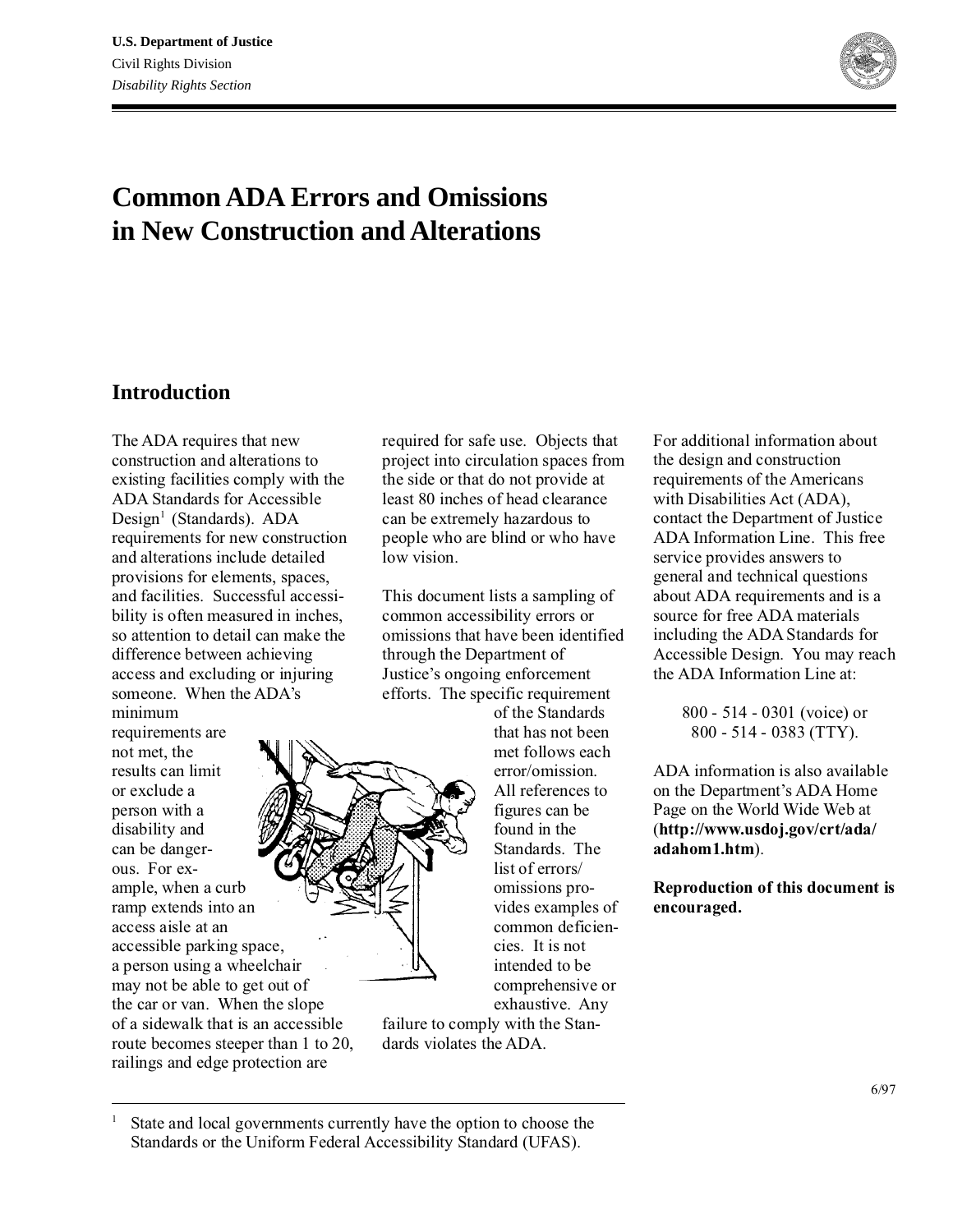**Error/Omission: The built-up curb ramp projects into the access aisle.**

**The accessible parking space and access aisle is not level in all directions.**

### **Result:**

When an access aisle has a sloped surface, a wheelchair may roll away from a car or van preventing the wheelchair user from getting out of the vehicle. The sloped surface also prevents a vanmounted wheelchair lift from being fully-lowered to the access aisle surface.

### **Requirement:**

4.6.3\* Parking Spaces. ...Parking spaces and access aisles shall be level with surface slopes not exceeding 1:50 (2%) in all directions.

### **Error/Omission:**

**There is no accessible route from accessible parking to an accessible entrance.**

### **Result:**

A person using a wheelchair, scooter, or walker has no way of getting from the accessible parking space to the building entrance. Often when there is an inaccessible walkway provided for others, wheelchair users must use a roadway or vehicular route which can be dangerous.

### **Requirement:**

4.6.3\* Parking Spaces. ...Parking access aisles shall be part of an accessible route to the building or facility entrance and shall comply with 4.3.



# **Error/Omission:**

**No van accessible spaces are provided in the parking area.**

### **Result:**

A person who uses a van equipped with a wheelchair lift has inadequate space to lower the wheelchair lift and get out of the vehicle.

### **Requirement:**

4.1.2 (5)(b) One in every eight accessible spaces, but not less than one, shall be served by an access aisle 96 in (2440 mm) wide.

### \* Asterisk denotes that related, non-mandatory material is in the Appendix to the Standards.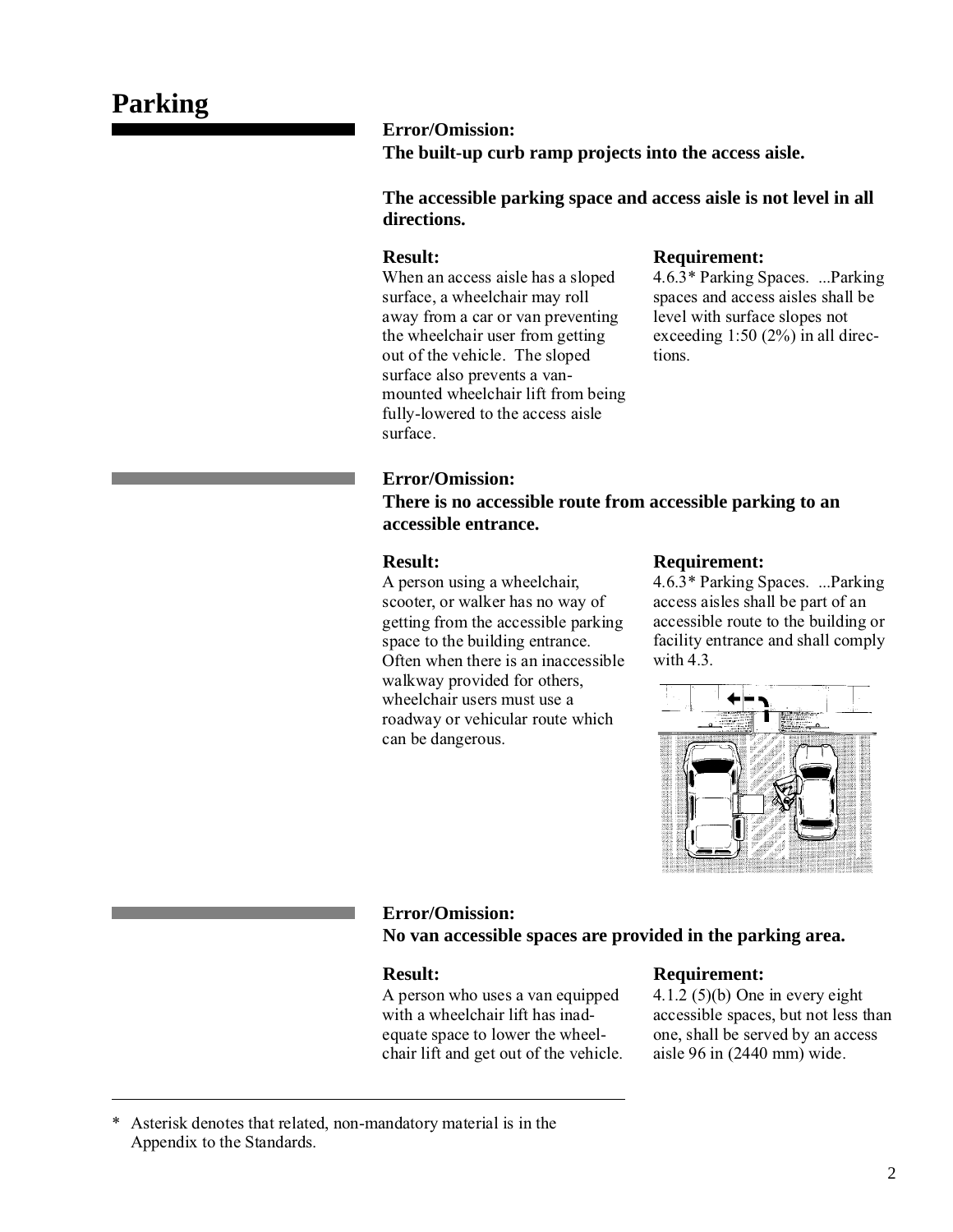### **Requirement:**

minimum and shall be designated "van accessible" as required by 4.6.4. The vertical clearance at such spaces shall comply with 4.6.5. All such spaces may be grouped on one level of a parking structure.

# **Accessible Route - Exterior**

**Error/Omission:**

**The pedestrian routes on a site from public transportation stops, accessible parking spaces, passenger loading zones, and public streets and sidewalks to the accessible entrance(s) are not accessible.**

### **Result:**

People with disabilities cannot travel from the site entry points to the accessible entrance(s). In some cases, people must use vehicular routes which can be dangerous.

### **Requirement:**

4.1.2 (1) At least one accessible route complying with 4.3 shall be provided within the boundary of the site from public transportation stops, accessible parking spaces, passenger loading zones if provided, and public streets or sidewalks, to an accessible building entrance.

# **Curb Ramps**

### **Error/Omission:**

**Curb ramp that is located across a circulation path has steep unprotected side flares.**

### **Result:**

People walking across the curb ramp may trip and be injured. People who use wheelchairs can tip over if they accidentally roll over the non-flared sides.

### **Requirement:**

4.7.5 Sides of Curb Ramps. If a curb ramp is located where pedestrians must walk across the ramp, or where it is not protected by handrails or guardrails, it shall have flared sides; the maximum slope of the flare shall be 1:10 (see Fig.  $12(a)$ ). Curb ramps with returned curbs may be used where pedestrians would not normally walk across the ramp (see Fig. 12(b)).

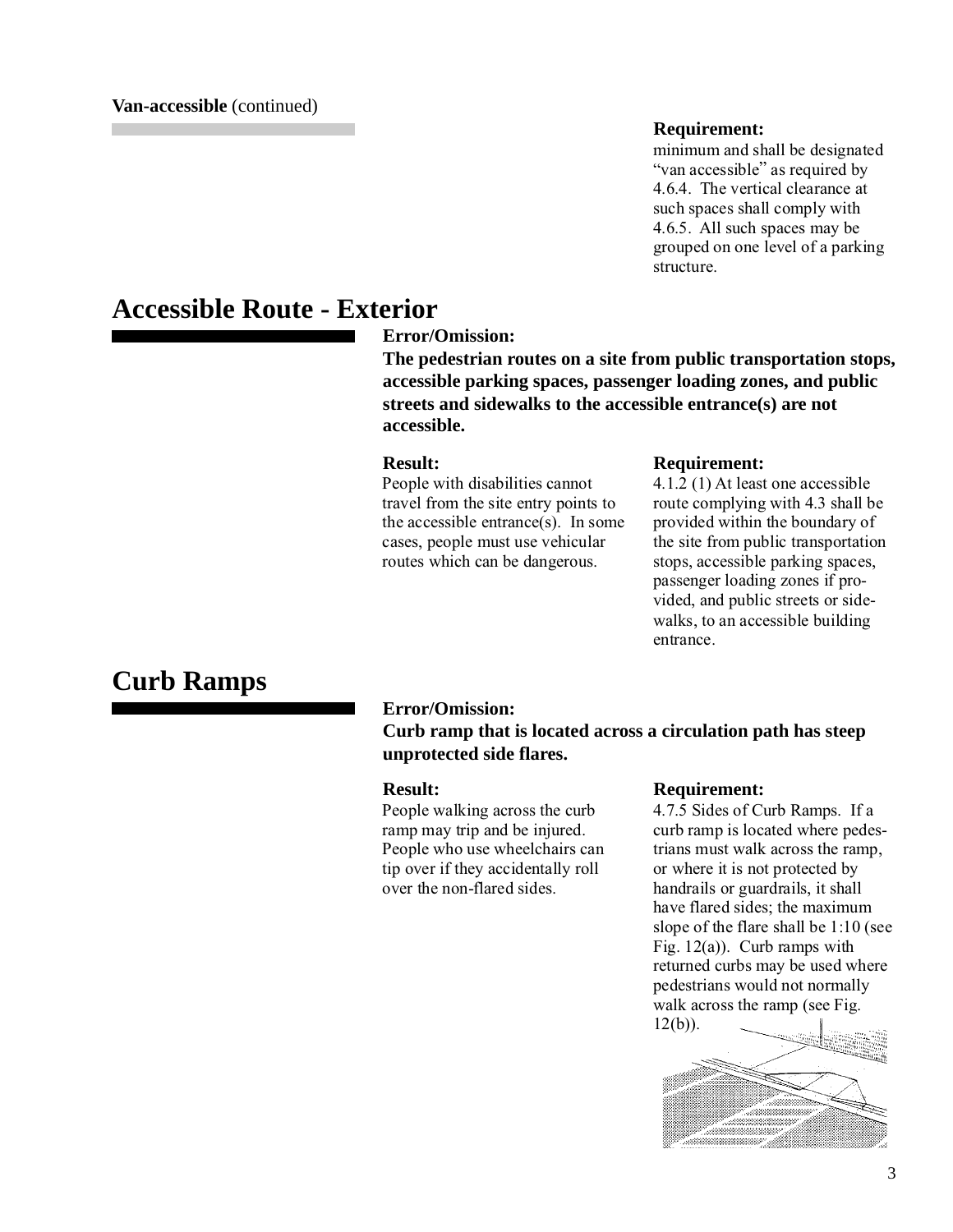# **Ramps**



### **Landing areas where ramps change direction (e.g., switchbacks or 90**° **turns) are too small.**

### **Result:**

Wheelchair users are unable to go up or down the ramp because there is not enough space to turn on a level surface. This makes the ramp unusable.

# **Requirement:**

4.8.4\* (3) If ramps change direction at landings, the minimum landing size shall be 60 in by 60 in (1525 mm by 1525 mm).

### **Error/Omission:**

**Parts of an accessible route with slopes that exceed 1:20 lack required features including handrails and edge protection.**

### **Result:**

When a walkway or other pedestrian surface has a slope greater then 1:20, it is more difficult to maintain control of a wheelchair. Wheelchair users may also not be able to climb up the sloped route without railings. Lack of edge protection may result in injury if a wheelchair user rolls off the side of the route. People who use a mobility device such as crutches, a cane, or a walker may lose their balance or fall while using a sloped section that does not have handrails or edge protection.

### **Requirement:**

4.8.1\* General. Any part of an accessible route with a slope greater than 1:20 shall be considered a ramp and shall comply with 4.8.

# **Stairs**

### **Error/Omission:**

**Handrail extensions are not provided at the top and bottom risers.**

### **Result:**

People who use crutches or a cane or who have limited balance may fall at the top or bottom of the stairs because they have no railing to hold onto as they make the transition from the steps to the landing.

### **Requirement:**

4.9.4(2) If handrails are not continuous, they shall extend at least 12 in (305 mm) beyond the top riser and at least 12 in (305



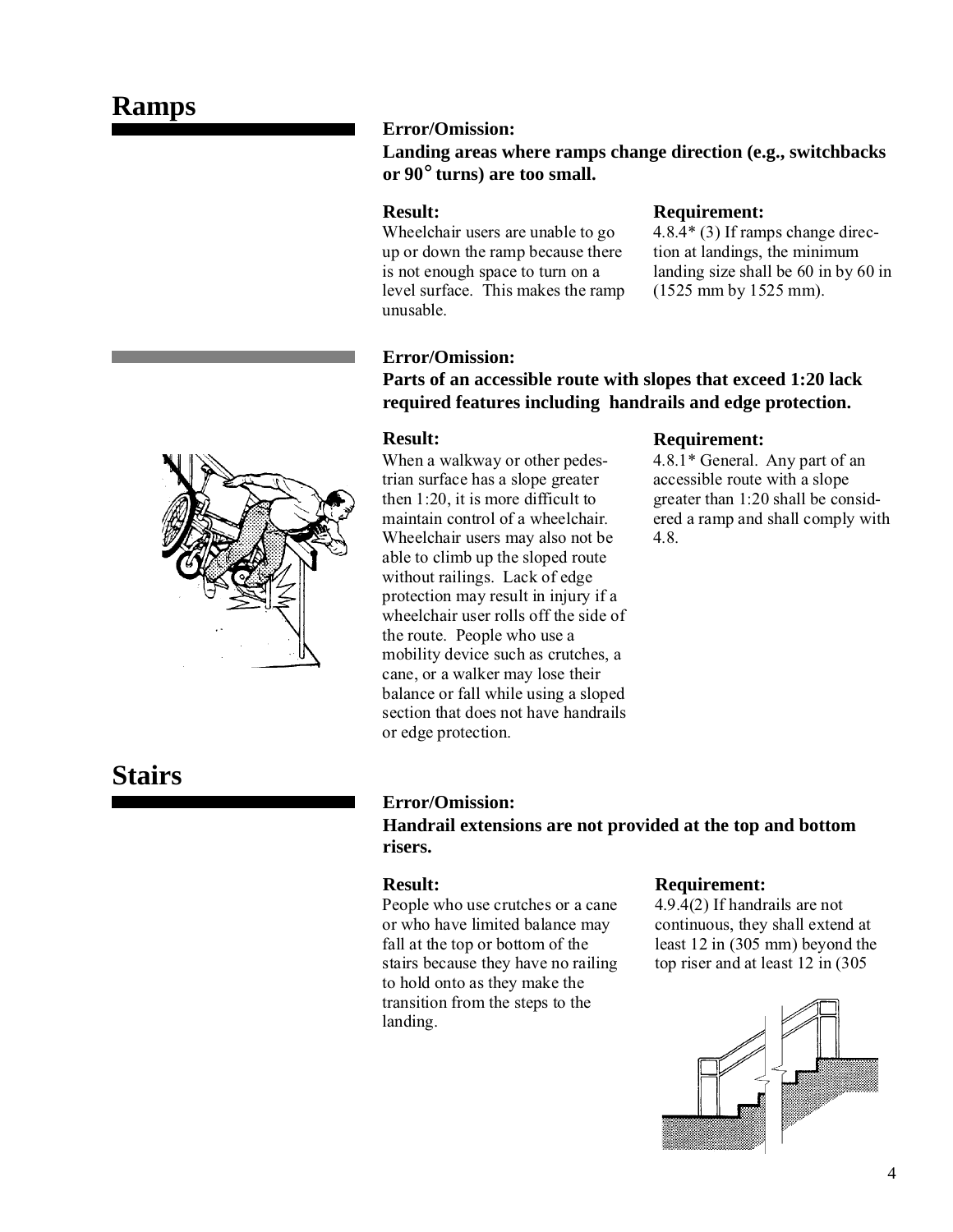### **Requirement:**

mm) plus the width of one tread beyond the bottom riser. At the top, the extension shall be parallel with the floor or ground surface. At the bottom, the handrail shall continue to slope for a distance of the width of one tread from the bottom riser; the remainder of the extension shall be horizontal (see Fig. 19(c) and (d)). Handrail extensions shall comply with 4.4.

## **Doors**

### **Error/Omission:**

**Adequate maneuvering clearance is not provided at doors, including doors to accessible toilet stalls.**

### **Result:**

A person using a wheelchair cannot open the door without a clear level area in front of and adjacent to the door that provides a place to maneuver.



### **Requirement:**

4.13.6 Maneuvering Clearances at Doors. Minimum maneuvering clearances at doors that are not automatic or power-assisted shall be as shown in Fig. 25. The floor or ground area within the required clearances shall be level and clear.

4.17.5\* Doors. Toilet stall doors, including door hardware, shall comply with 4.13. If toilet stall approach is from the latch side of the stall door, clearance between the door side of the stall and any obstruction may be reduced to a minimum of  $42$  in  $(1065$  mm) (Fig. 30).

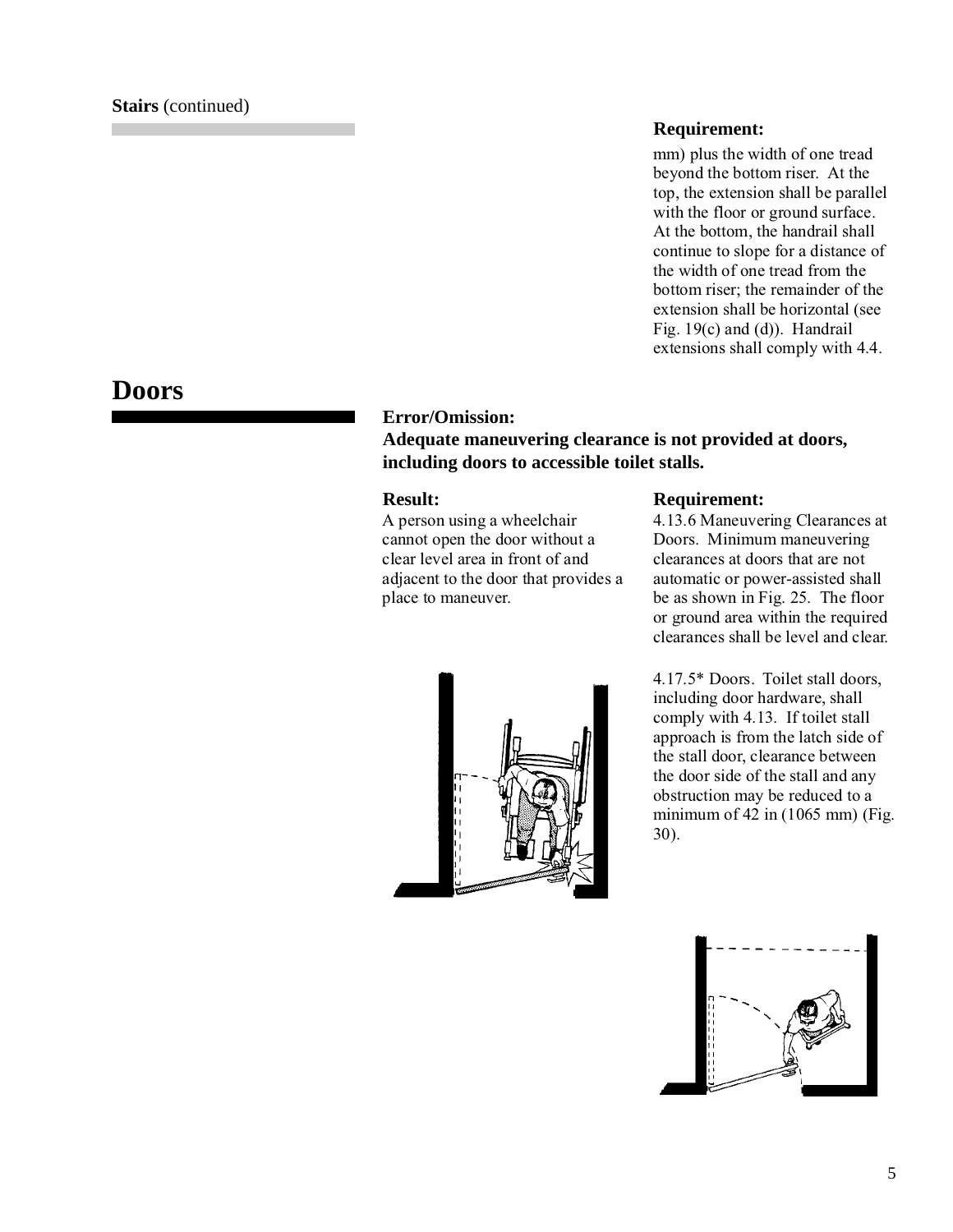### **Error/Omission:**

### **The shape of the door hardware requires tight grasping, pinching, and twisting of the wrist to use.**

### **Result:**

The door cannot be opened if the user cannot operate the latch or handle.

### **Requirement:**

4.13.9\* Door Hardware. Handles, pulls, latches, locks, and other operating devices on accessible doors shall have a shape that is easy to grasp with one hand and does not require tight grasping, tight pinching, or twisting of the



wrist to operate. Lever-operated mechanisms, push-type mechanisms, and U-shaped handles are acceptable designs. When sliding doors are fully open, operating hardware shall be exposed and usable from both sides. Hardware required for accessible door passage shall be mounted no higher than 48 in (1220 mm) above finished floor.

# **Circulation Paths**



**Error/Omission:**

**Objects protrude into circulation paths from the side or from posts.**

**Objects that overhang circulation paths do not provide clear headroom.**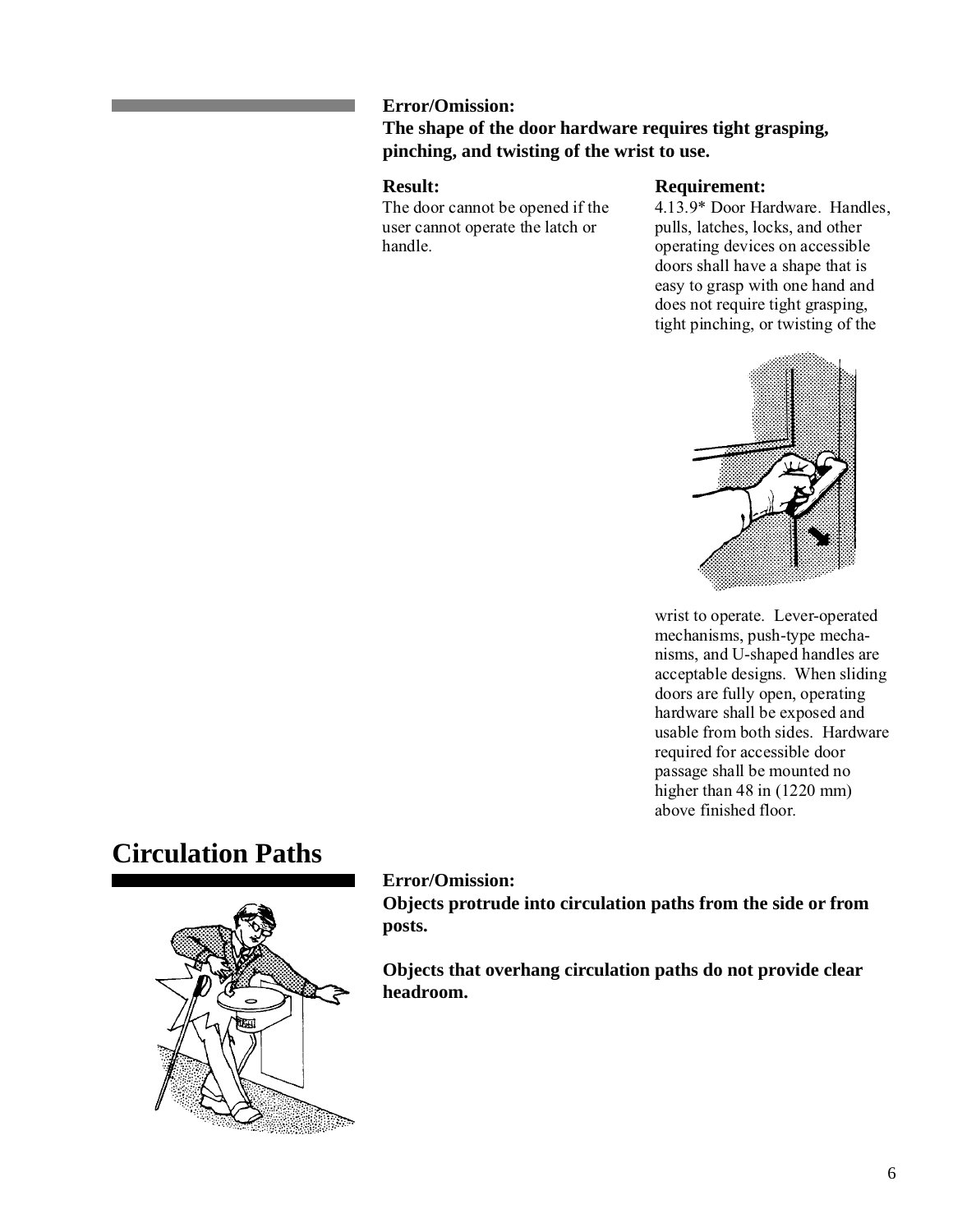### **Circulation Paths** (continued)

### **Result:**

People who are blind or who have low vision can be seriously injured when they cannot detect an object by using the sweep of their cane.



### **Requirement:**

4.1.2 (3) All objects that protrude from surfaces or posts into circulation paths shall comply with 4.4.

4.1.3 (2) All objects that overhang or protrude into circulation paths shall comply with 4.4.

4.4.1\* General. Objects projecting from walls (for example, telephones) with their leading edges between 27 in and 80 in (685mm and 2030 mm) above the finished floor shall protrude no more than 4 in (100 mm) into walks, halls, corridors, passageways, or aisles (see Fig. 8(a)). Objects mounted with their leading edges at or below 27 in (685 mm) above the finished floor may protrude any amount (see Fig.  $8(a)$  and (b)). Free-standing objects mounted on posts or pylons may overhang 12 in (305 mm) maximum from 27 in to 80 in (685 mm to 2030 mm) above the ground or finished floor (see Fig. 8(c) and (d)). Protruding objects shall not reduce the clear width of an accessible route or maneuvering space (see Fig.8(e)).

4.4.2 Head Room. Walks, halls corridors, passageways, aisles, or other circulation spaces shall have 80 in (2030 mm) minimum clear head room (see Fig. 8(a)). If vertical clearance of an area adjoining an accessible route is reduced to less than 80 in (nominal dimension), a barrier to warn blind or visually-impaired persons shall be provided (see Fig.  $8(c-1)$ ).

# **Toilet Rooms and Bathrooms**

**Error/Omission:**

**Where toilet rooms or bathrooms are provided, not all public and common use toilet rooms and bathrooms (including locker rooms and toilet rooms for employee use) are accessible.**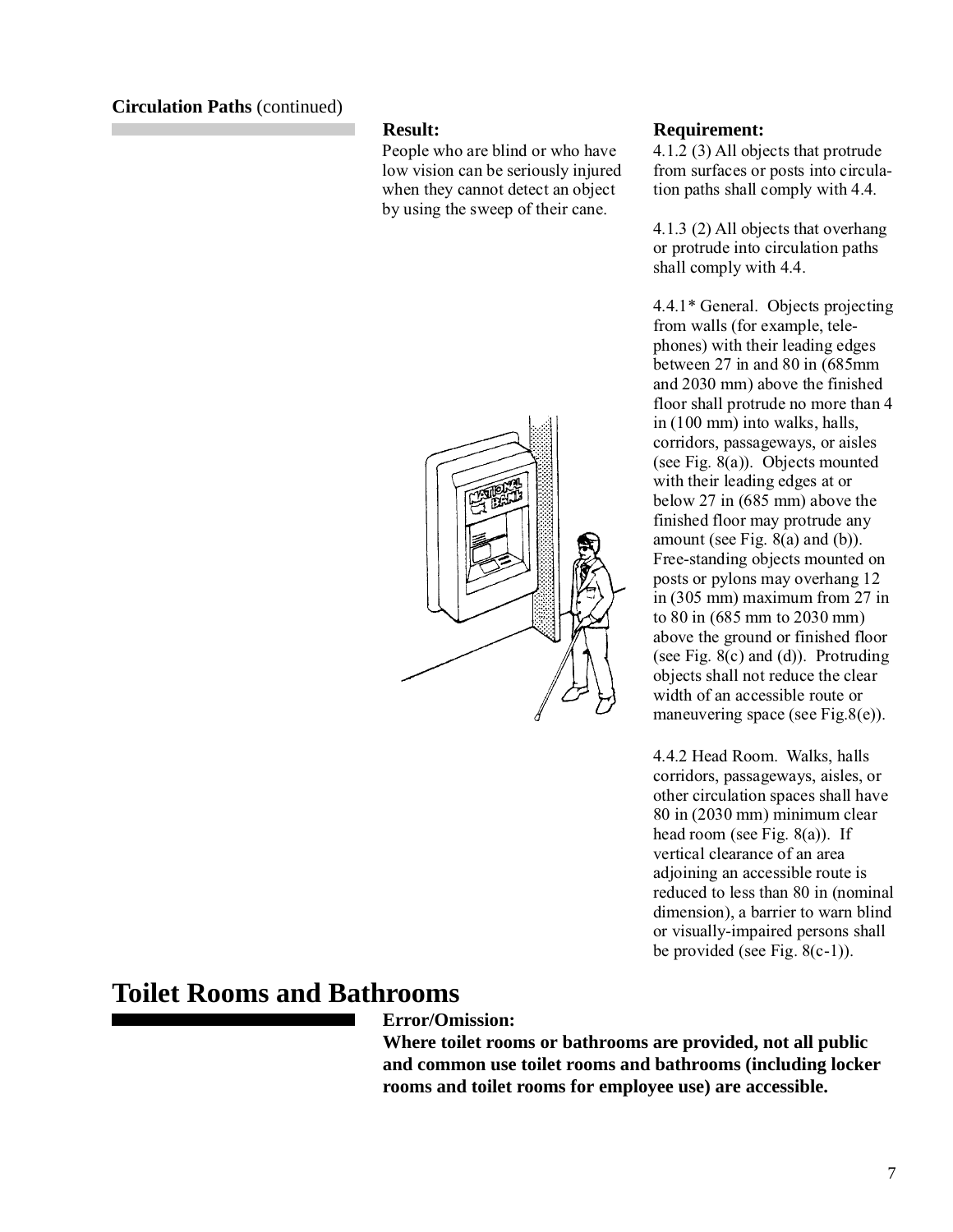### **Toilet Rooms and Bathrooms** (cont'd)

### **Result:**

People with disabilities are restricted to a limited number of toilet rooms and may have to travel long distances to the accessible toilet room while others can use any toilet room.

### **Requirement:**

4.1.3(11) Toilet Facilities: If toilet rooms are provided, then each public and common use toilet room shall comply with 4.22. Other toilet rooms provided for the use of occupants of specific spaces (i.e., a private toilet room for the occupant of a private office) shall be adaptable. If bathing rooms are provided, then each public and common use bathroom shall comply with 4.23. Accessible toilet rooms and bathing facilities shall be on an accessible route.

### **Error/Omission: Toilet rooms with 6 or more toilet stalls lack a 36" wide "ambulatory" toilet stall.**

### **Result:**

Too few accessible stalls are provided for people with mobility disabilities. People who walk with crutches, a cane, a walker, or who have limited balance generally find it easier and safer to use a stall that has parallel grab bars.

### **Requirement:**

4.22.4, 4.23.4 Water Closets. If toilet stalls are provided, then at least one shall be a standard toilet stall complying with 4.17; where 6 or more stalls are provided, in addition to the stall complying with 4.17.3, at least one stall 36 in (915 mm) wide with an outward swinging, self-closing door and parallel grab bars complying with Fig. 30(d) and 4.26 shall be provided. Water closets in such stalls shall comply with 4.16. If water closets are not in stalls, then at least one shall comply with 4.16.

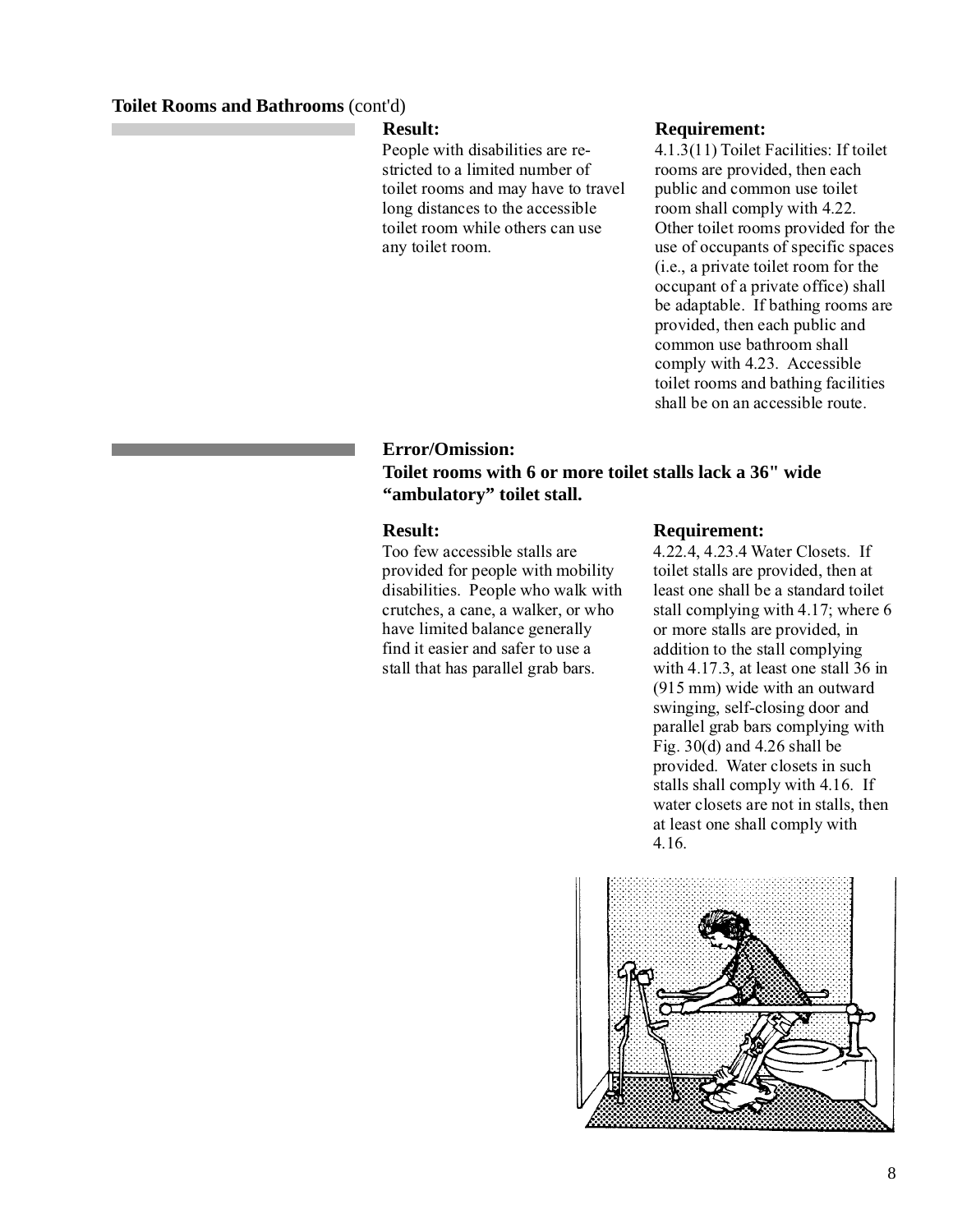### **Error/Omission:**

**The door to the toilet room swings into the required clear floor space at accessible fixtures, controls, and dispensers.**

### **Result:**

The entry door to the toilet room cannot be fully opened when a wheelchair user is using the accessible fixture, control, or dispenser. For example, if a person using a wheelchair is positioned in the clear floor space at the paper towel dispenser and that clear floor space overlaps the space needed to swing the door open, the door cannot be fullyopened.

### **Error/Omission:**

### **When a transfer shower is used, it is often larger than the required 36" x 36" size.**

### **Result:**

People with disabilities may be injured when using a transfer shower that is too large. Users may slide off the seat and fall onto the floor of the shower while reaching for the shower controls and hand-held showerhead.



### **Requirement:**

4.22.3\*, 4.23.3\* Clear Floor Space. The accessible fixtures and controls required in 4.22.4, 4.22.5, 4.22.6, 4.22.7 and 4.23.4, 4.23.5, 4.23.6, and 4.23.7 shall be on an accessible route. An unobstructed turning space complying with 4.2.3 shall be provided within an accessible toilet room. The clear floor space at fixtures and controls, the accessible route, and the turning space may overlap.

### **Requirement:**

4.21.2 Size and Clearances. Except as specified in 9.1.2, shower stall size and clear floor space shall comply with Fig. 35(a) or (b). The shower stall in Fig. 35(a) shall be 36 in by 36 in (915 mm by 915 mm). Shower stalls required by 9.1.2 shall comply with Fig.  $57(a)$  or (b). The shower stall in Fig. 35(b) will fit into the space required for a bathtub.

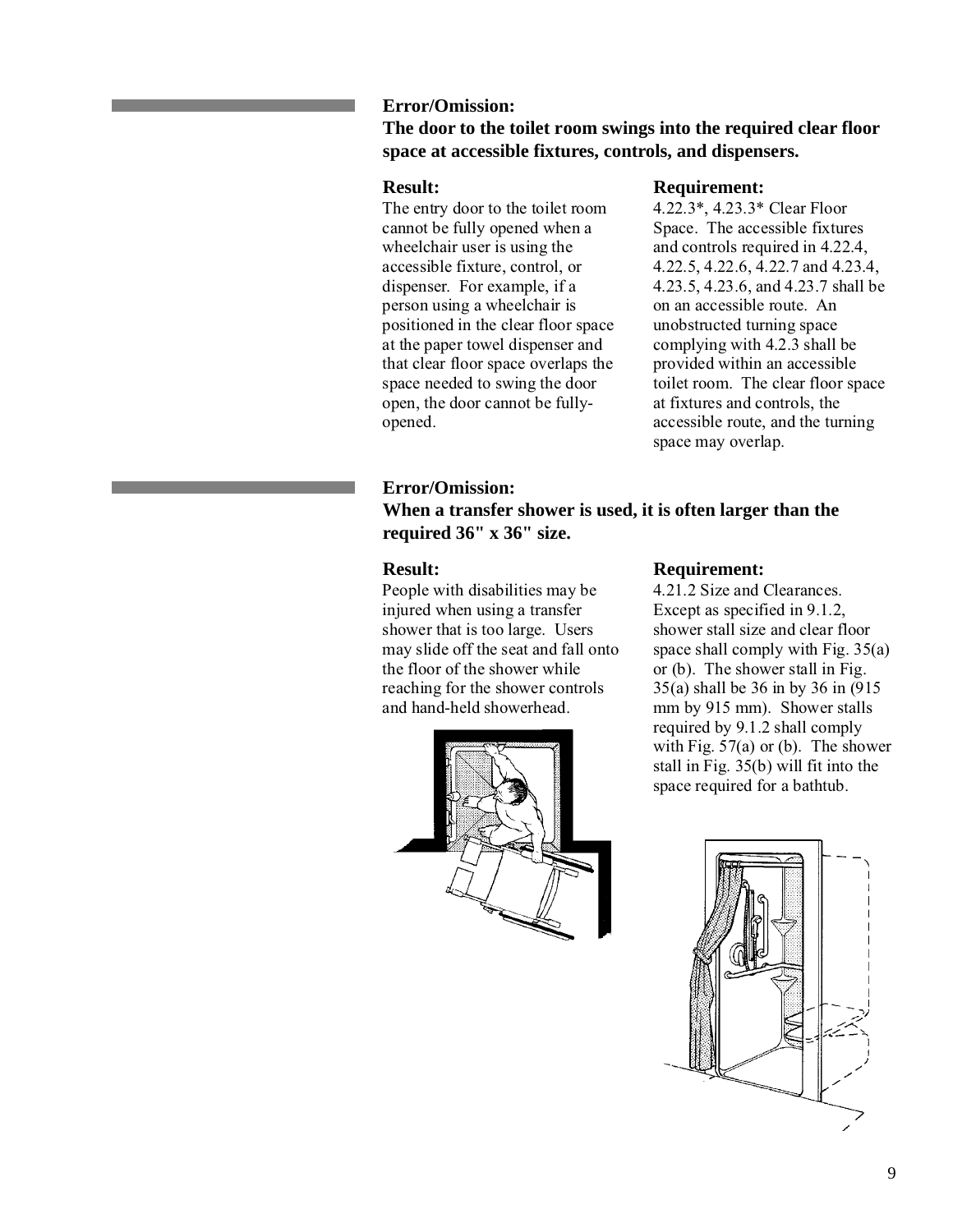### **Error/Omission:**

### **Where permanent room identification signage is provided, it is mounted in the wrong location.**

### **Result:**

People who are blind or visually impaired are trained to look in a consistent location for tactile signs. They cannot find the sign if it is not mounted in the correct location.



### **Requirement:**

 $4.1.3(16)(a)$  Signs which designate permanent rooms and spaces shall comply with 4.30.1, 4.30.4, 4.30.5 and 4.30.6.

4.30.6 Mounting Location and Height. Where permanent identification is provided for rooms and spaces, signs shall be installed on the wall adjacent to the latch side of the door. Where there is no wall space to the latch side of the door, including at double leaf doors, signs shall be placed on the nearest adjacent wall. Mounting height shall be 60 in (1525 mm) above the finish floor to the centerline of the sign. Mounting location for such signage shall be so that a person may approach within 3 in (76 mm) of signage without encountering protruding objects or standing within the swing of a door.

# **Visual Alarms**

### **Error/Omission:**

### **No visual alarms are provided although an audible alarm system is installed.**

### **Result:**

People who are deaf have no way of knowing that a building emergency has been declared while others who can hear are alerted by the audible alarm. This is especially true of toilet rooms, and study carrel areas where occupants cannot observe others leaving the facility.

### **Requirement:**

4.1.3(14) If emergency warning systems are provided, then they shall include both audible alarms and visual alarms complying with 4.28. Sleeping accommodations required to comply with 9.3 shall have an alarm system complying with 4.28. Emergency warning systems in medical care facilities may be modified to suit standard health care alarm design practice.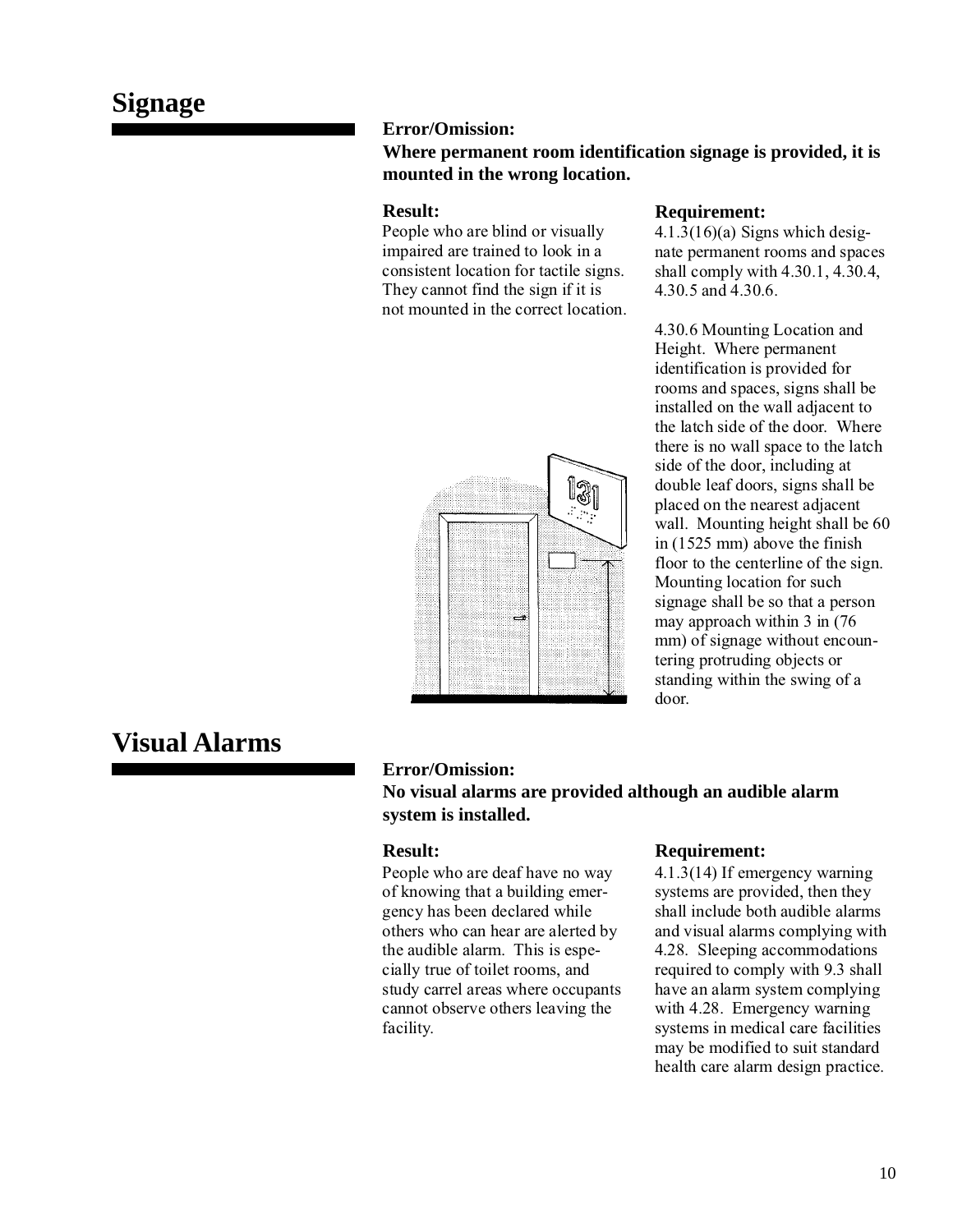### **Requirement:**

4.28.1 General. Alarm systems required to be accessible by 4.1 shall comply with 4.28. At a minimum, visual signal appliances shall be provided in buildings and facilities in each of the following areas: restrooms and any other general usage areas (e.g., meeting rooms), hallways, lobbies, and any other area for common use.

# **Drinking Fountains**

### **Error/Omission: All drinking fountains are mounted with the spout at 36" A.F.F.**

### **Result:**

People who have difficulty stooping or bending over are not able to get a drink from the accessible 36" high drinking fountain.

### **Requirement:**

4.1.3(10)\* Drinking Fountains:

(a) Where only one drinking fountain is provided on a floor there shall be a drinking fountain which is accessible to individuals who use wheelchairs in accordance with 4.15 and one accessible to those who have difficulty bending or stooping. (This can be accommodated by the use of a "hi-lo" fountain; by providing one fountain accessible to those who use wheelchairs and one fountain at a standard height convenient for those who have difficulty bending; by providing a fountain accessible under 4.15 and a water cooler; or by such other means as would achieve the required accessibility for each group on each floor.)

(b) Where more than one drinking fountain or water cooler is provided on a floor, 50% of those provided shall comply with 4.15 and shall be on an accessible route.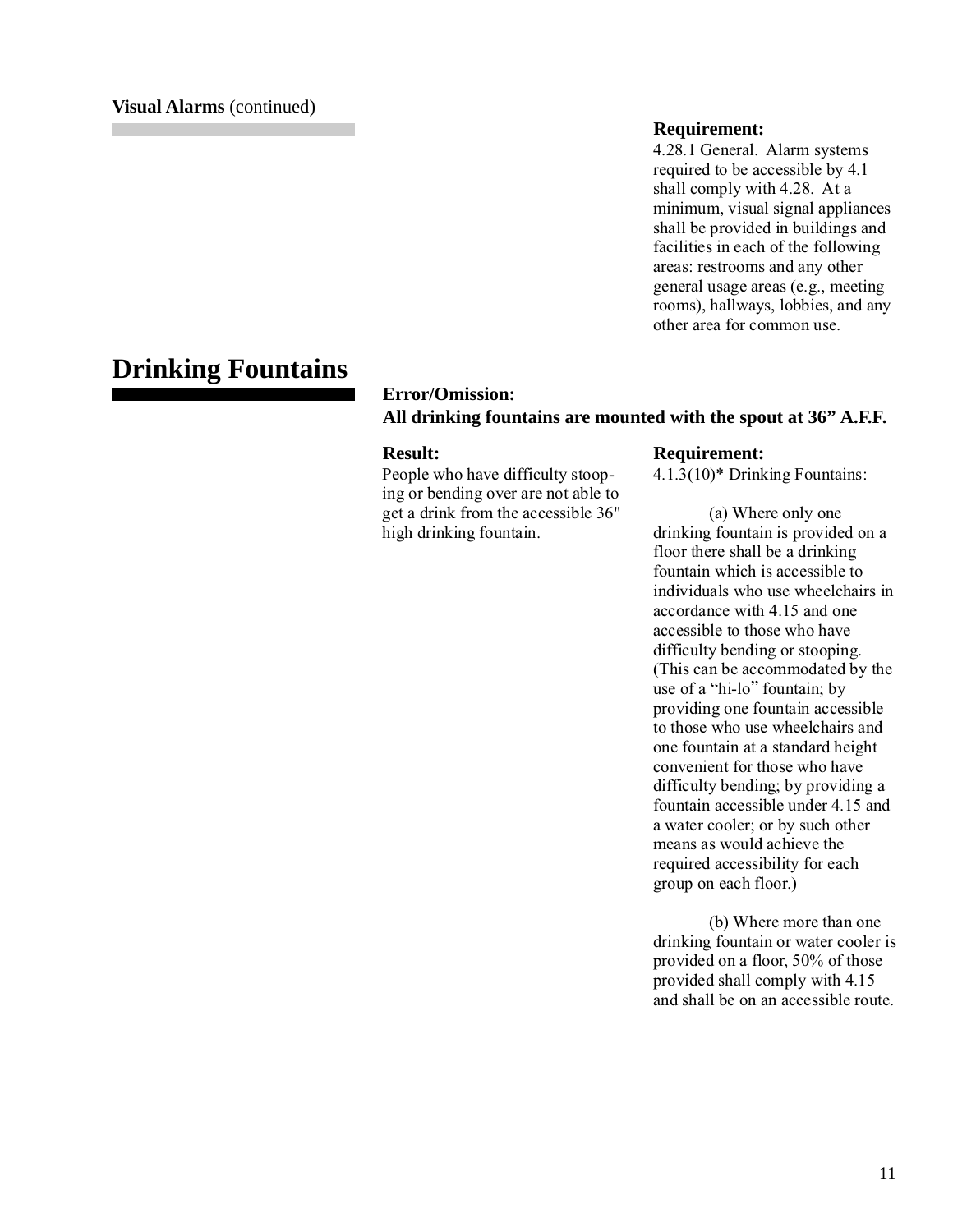### **Error/Omission:**

### **Food service queuing areas are too narrow and do not provide adequate clear width for turns.**

### **Result:**

People who use wheelchairs cannot get to the counter to purchase or pick up food. Sometimes they get into the queuing area and get trapped.

### **Requirement:**

4.3.3 Width. The minimum clear width of an accessible route shall be 36 in (915 mm) except at doors (see 4.13.5 and 4.13.6). If a person in a wheelchair must make a turn around an obstruction, the minimum clear width of the accessible route shall be as shown in Fig. 7(a) and  $(b)$ .

### **Error/Omission:**

**Condiment or utensil items are placed above the reach range or are not located on an accessible route.**

### **Result:**

Wheelchair users cannot obtain condiments and other items because the items are out of reach or there is no way to get to the items.

### **Requirement:**

5.6 Tableware and Condiment Areas. Self-service shelves and dispensing devices for tableware, dishware, condiments, food and beverages shall be installed to comply with 4.2 (see Fig. 54).

# **Transient Lodging**

### **Error/Omission:**

**In hotels, motels, or other lodging facilities of 50 or more sleeping rooms, no rooms with roll-in showers are provided, or the roll-in showers that are provided lack a fold-down seat.**

### **Result:**

People who must use a roll-in shower or a shower with a folddown seat cannot bathe. When a roll-in shower is provided without a folding seat, guests may resort to using guest room furniture in the shower.



### **Requirement:**

9.1.2 Accessible Units, Sleeping Rooms, and Suites. Accessible sleeping rooms or suites that comply with the requirements of 9.2 (Requirements for Accessible Units, Sleeping Rooms, and Suites) shall be provided in conformance with the table below. In addition, in hotels, of 50 or more sleeping rooms or suites, additional accessible sleeping rooms or suites that include a rollin shower shall also be provided in conformance with the table below. Such accommodations shall comply with the requirements of 9.2, 4.21, and Figure 57(a) or (b).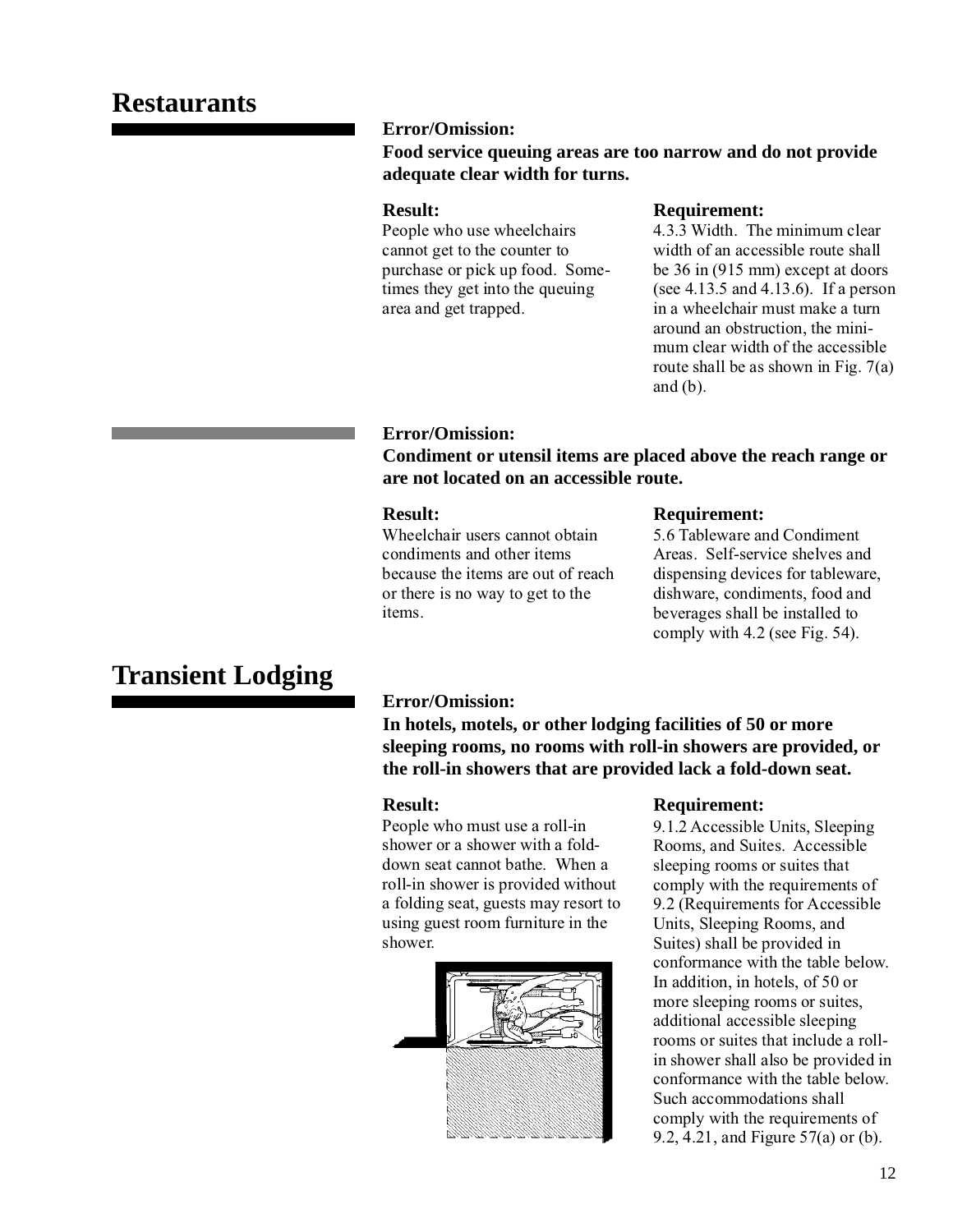### **Error/Omission:**

### **Wheelchair-accessible rooms are not equipped with visual alarms and notification devices.**

### **Result:**

People who are deaf or hard of hearing and who also need to use a guest room with accessible features have no accommodation.

### **Requirement:**

9.2.2 (8) Sleeping room accommodations for persons with hearing impairments required by 9.1 and complying with 9.3 shall be provided in the accessible room or suite.

### **Error/Omission:**

**Doors into and within guest rooms that are not accessible guest rooms do not provide at least 32" clear opening width.**

### **Result:**

People who use a wheelchair, scooter, or walker are unable to enter standard guest rooms and are excluded from accommodations when accessible guestrooms are occupied.

### **Requirement:**

9.4 Other Sleeping Rooms and Suites. Doors and doorways designed to allow passage into and within all sleeping units or other covered units shall comply with 4.13.5.

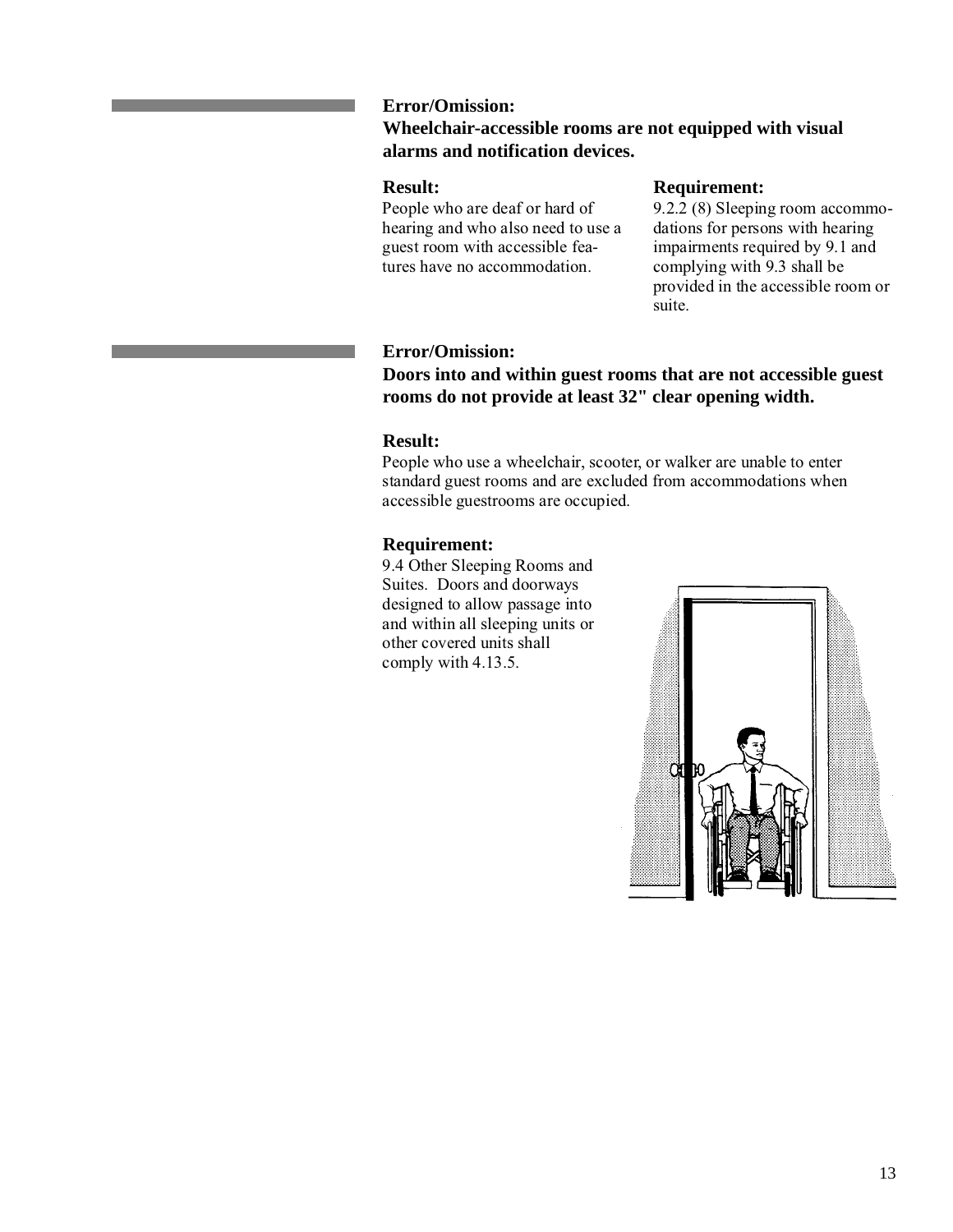

# **Common ADA Problems at Newly Constructed Lodging Facilities**

### **Introduction**

Hotels, motels, inns, and other places of lodging designed and constructed after January 26, 1993 must comply with the Americans with Disabilities Act (ADA). To comply with the ADA and to make it possible for persons with disabilities to use lodging facilities like everyone else, lodging facilities must meet specific requirements set out in Justice Department regulations, 28 C.F.R. pt. 36. These regulations include detailed architectural requirements known as the ADA Standards for Accessible Design (ADA Standards), 28 C.F.R. pt. 36, Appendix A. The ADA Standards are designed to make lodging facilities usable by persons with a wide variety of disabilities, including persons who are blind or who have low vision, persons who are deaf or hard of hearing, persons with mobility impairments who use wheelchairs, canes, crutches, or walkers, and persons with other disabilities or with combinations of disabilities.

The Justice Department is the government agency responsible for enforcing the ADA at lodging facilities. As part of ADA enforcement efforts, the Department has conducted numerous on-site investigations of hotels, motels, inns, and other places of lodging. During these investigations, the Department has observed certain common ADA problems at newly constructed lodging facilities. This publication describes those problems so that owners, franchisors, architects, and building contractors can avoid these common ADA mistakes and comply with the law when designing and constructing new facilities. This document is not intended to be comprehensive or exhaustive. Any failure to comply with the ADA Standards violates the ADA.

For additional information about the design and construction requirements of the ADA, contact the Department of Justice ADA Information Line. This free service provides answers to general and technical questions about ADA requirements and is a source for free ADA materials including the ADA Standards for Accessible Design, "Five Steps to Make New Lodging Facilities Comply with the ADA," and "ADA Checklist for Newly Constructed Lodging Facilities," and "Common ADA Errors and Omissions in New Construction and Alterations." You may reach the ADA Information Line at: 800-514-0301 (voice) or 800-514-0383 (TTY). ADA information is also available on the Department's ADA Home Page on the World Wide Web at (**http://www.usdoj.gov/crt/ada/ adahom1.htm**).

**Reproduction of this document is encouraged.** 11/99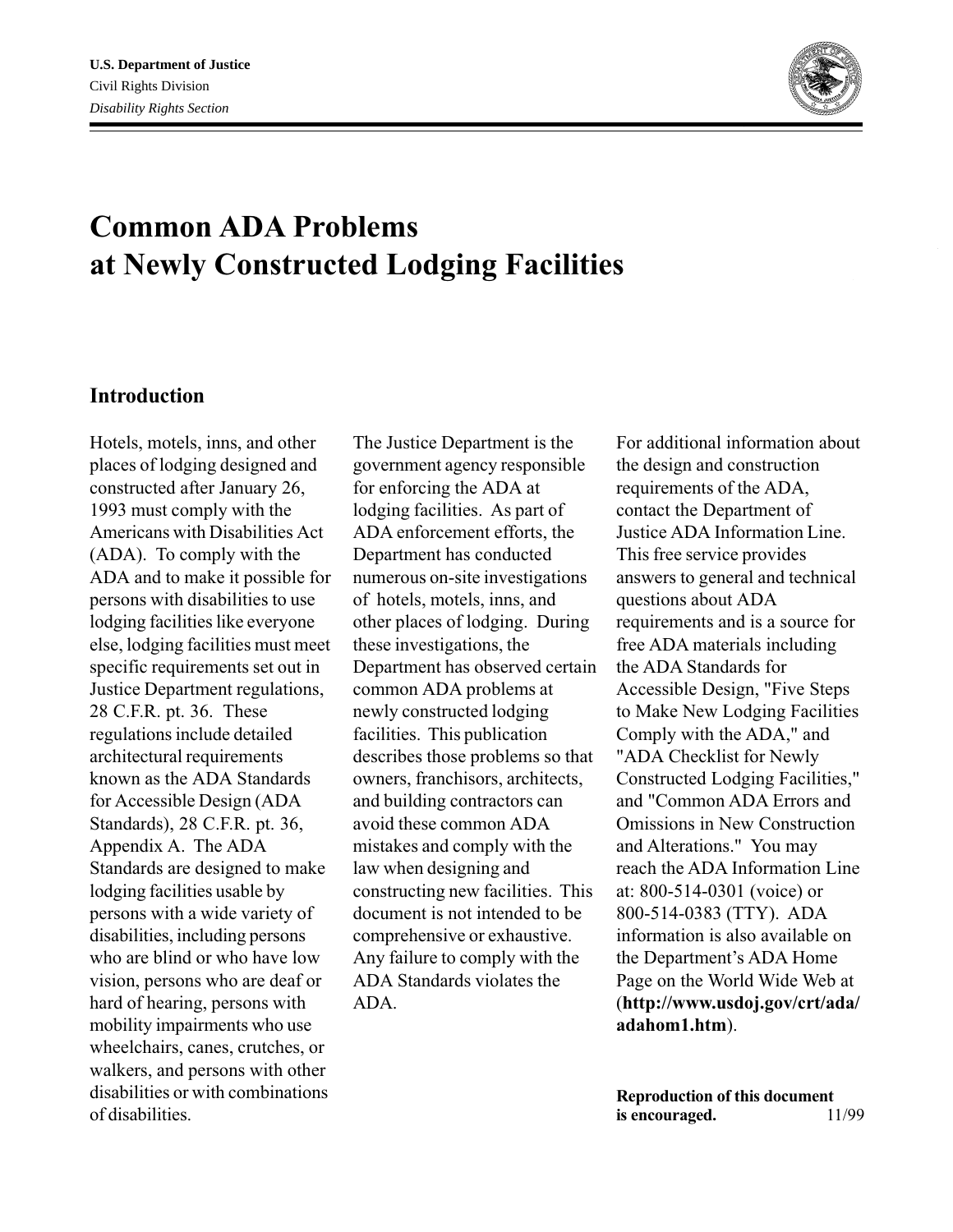**Doors and doorways into and within all guestrooms and suites, including bathroom doors and doorways, do not allow 32 inches of clear opening width.**

### **Result:**

### **Requirements:**

Doors and doorways into and within guestrooms and suites and, in particular, bathroom doors and doorways within these spaces are too narrow to allow persons who use wheelchairs, crutches, walkers, and other mobility aids to pass through them. As a result, persons with disabilities are excluded from accommodations when accessible guestrooms are sold out and also are unable to visit other guests in their rooms.

All doors and doorways (except shallow closets) into and within all guestrooms and suites (including guestroom bathrooms, kitchens, and connecting room doors) shall provide 32 inches of clear opening width measured when a hinged door is open 90 degrees or a sliding door is fully opened.

ADA Standards 9.4; 4.13.5.





**Measuring Clear Width**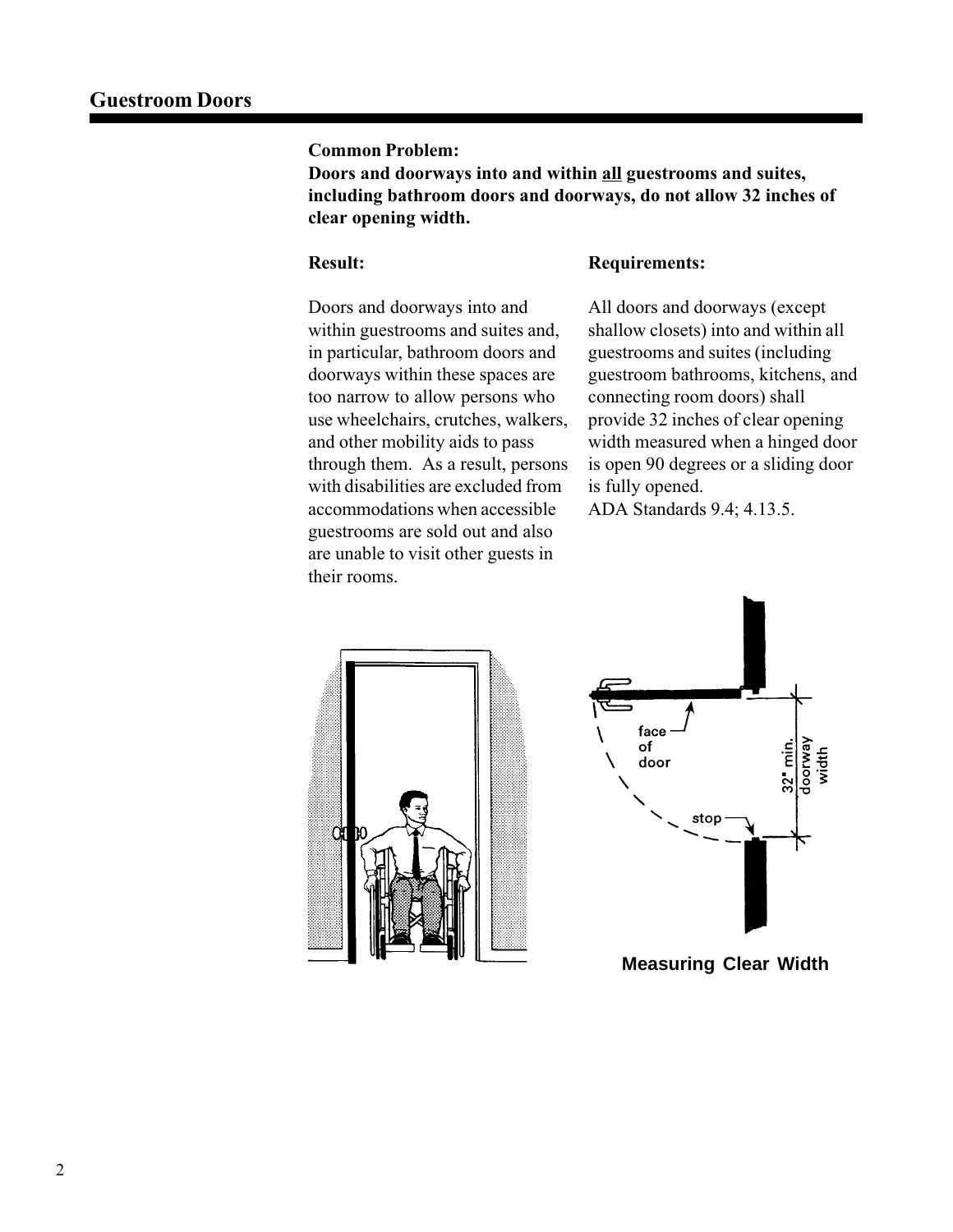**Accessible guestrooms are not dispersed among the various classes of rooms available at a lodging facility and do not provide people with disabilities the same range of amenities available to others.**

### **Result:**

### **Requirements:**

Persons with disabilities who desire or may need different classes of accessible guestrooms are denied the range of lodging options that other guests without disabilities can take for granted (e.g., rooms with one or two beds, suites).

In order to provide persons with disabilities the same range of options that are available to other persons at the facility, lodging facilities must disperse accessible guestrooms/suites among the various classes of guestrooms/ suites available at the facility. Factors to be considered in dispersing accessible guestrooms among different classes of rooms include room size, cost, amenities provided (e.g., smoking and nonsmoking rooms, suites, kitchenettes, rooms with preferred views, connecting rooms), and the number of beds provided. ADA Standards 9.1.4.

| <b>Accessible Guestroom Choices</b> |  |
|-------------------------------------|--|
| Rooms with One Bed                  |  |
| Rooms with Two Beds                 |  |
| <b>Suites</b>                       |  |
| <b>Smoking and Nonsmoking Rooms</b> |  |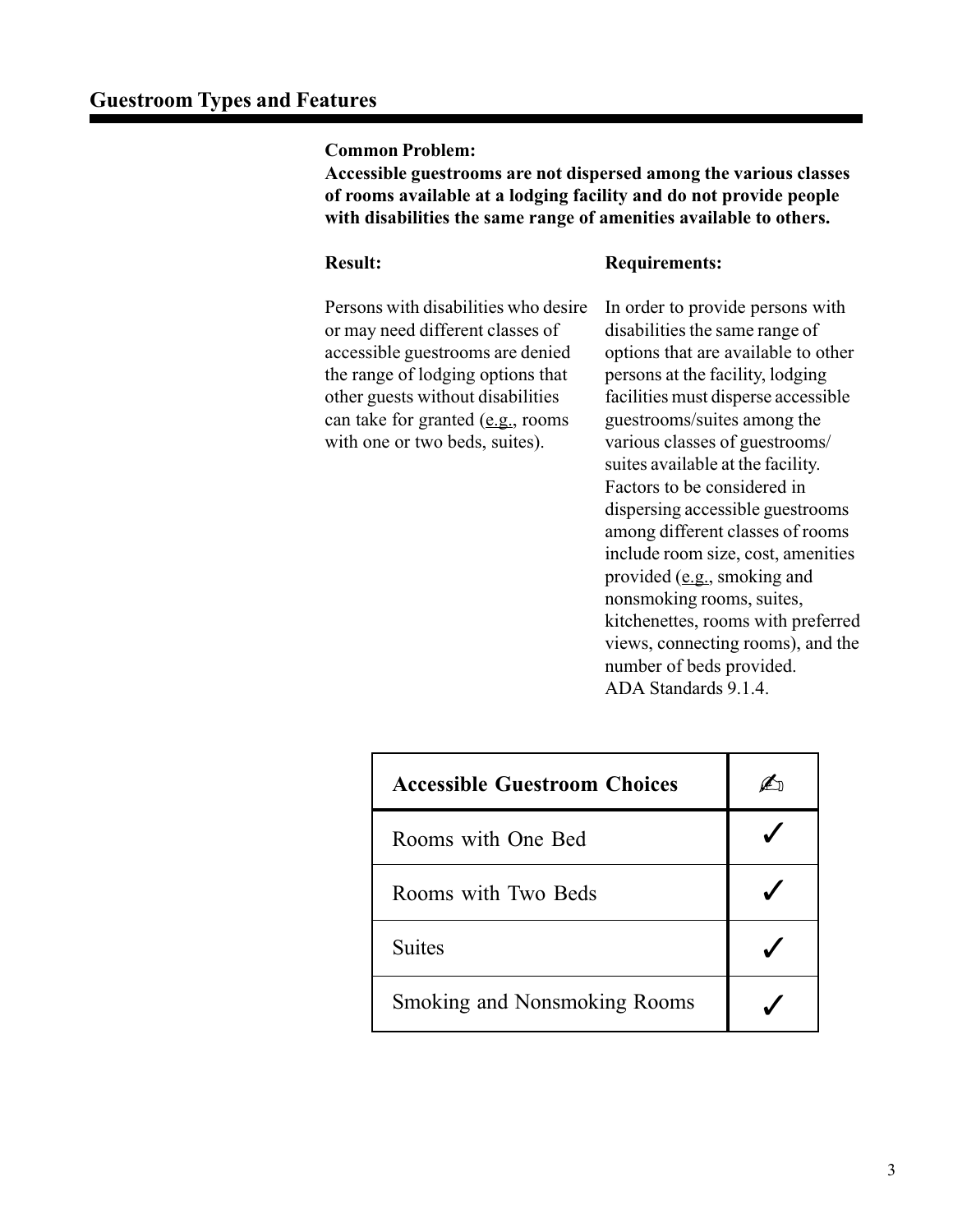$27$  max 685

**Common Problem:**

**In hotels, motels, or other lodging facilities of 50 or more sleeping rooms, no rooms with roll-in showers are provided, or the roll-in showers that are provided lack a permanently attached fold-down seat.**

### **Result:**

30 min  $rac{8}{3}$ 

36 min

716

### **Requirements:**

Some people with mobility impairments, such as persons who use wheelchairs, walkers, crutches, and other mobility aids, must use a roll-in shower or a shower with a fold-down seat in order to shower. When a roll-in shower is not

> provided or when the roll-in shower lacks a folding seat, these guests may not be able to shower or may resort to using guestroom furniture in the shower.

Lodging facilities must provide a specific number of accessible guest rooms based on the table provided below. Bathing facilities in these rooms must comply with the Standards. In addition, in lodging facilities with more than 50 guestrooms or suites, the facility must provide a specified number of accessible guestrooms that have a roll-in shower with a permanently attached fold-down seat. The roll-in shower in these rooms must comply with specific requirements contained in Figure 57 of the Standards, shown on this page. ADA Standards 9.1.2; 9.2; 4.21; Figure  $57(a)$  or (b).



**60 min** 1220

**Fig. 57 Roll-in Shower with Folding Seat**

| <b>Total Guestrooms</b>             | <b>Required Accessible Guestrooms</b> |
|-------------------------------------|---------------------------------------|
| 1 to 25                             | 1                                     |
| 26 to 50                            | 2                                     |
| 51 to 75                            | $(1 with roll-in shower)$<br>4        |
| 76 to 100                           | 5<br>(1 with roll-in shower)          |
| 101 to 150                          | (2 with roll-in showers)<br>7         |
| 151 to $200$                        | (2 with roll-in showers)<br>8         |
| 201 to 300                          | 10 (3 with roll-in showers)           |
| 301 to 400                          | 12 (4 with roll-in showers)           |
| 401 to 500                          | 13 (4 with roll-in showers)           |
| 501 to 1000                         | 2% of all rooms (plus 1 room with a   |
|                                     | roll-in shower for each 100 rooms)    |
| 1001 and over                       | 20 plus 1 for each $100$ over $1000$  |
| (plus 1 room with a roll-in shower) |                                       |
|                                     | for each 100 rooms)                   |

**(a)**

lav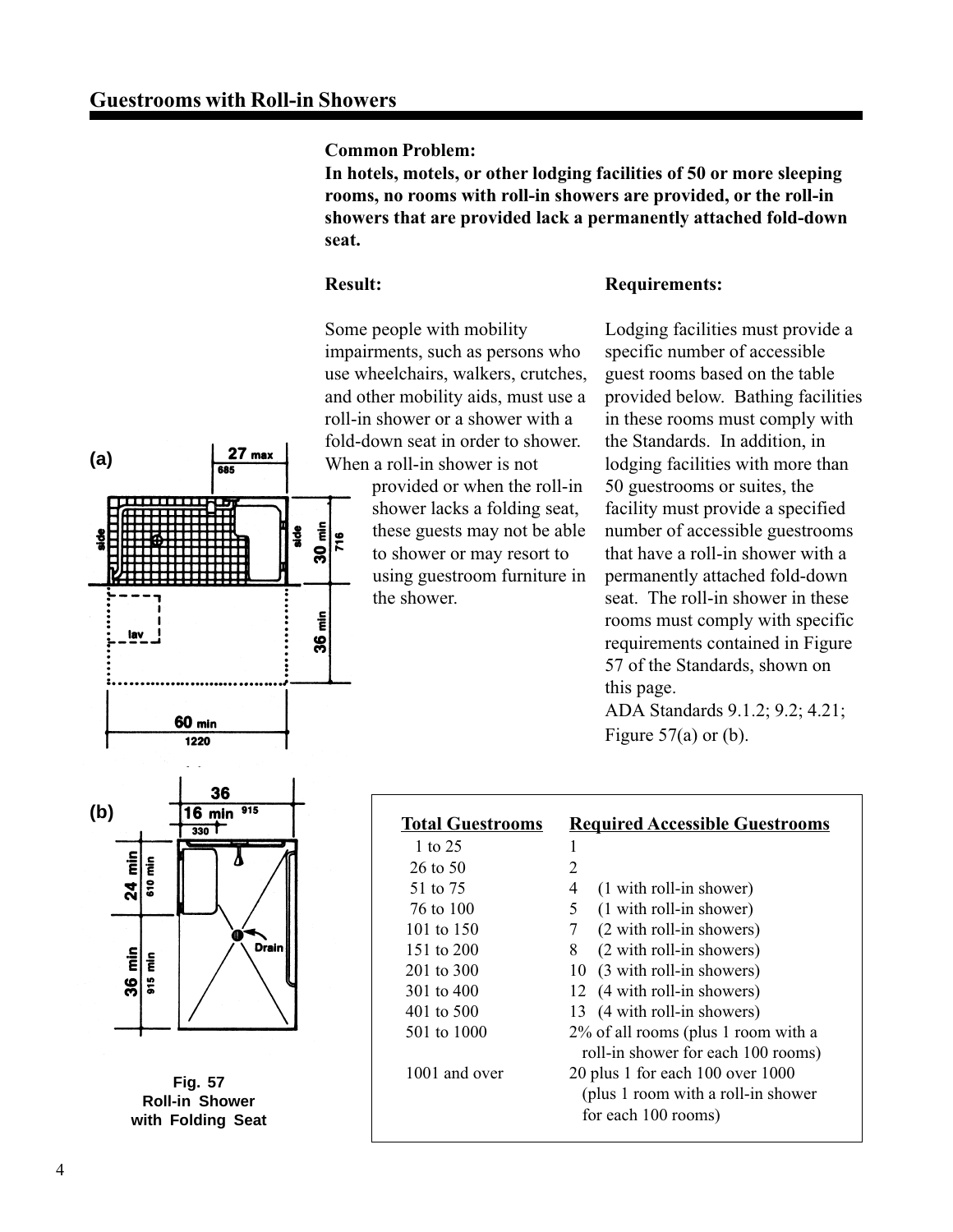**Accessible guestrooms and suites (and an additional number of rooms specifically for individuals who are deaf or hard of hearing) are not equipped with visual alarms and other visual notification devices.**

### **Result:**

### **Requirements:**

People who are deaf or hard of hearing cannot hear fire alarms, ringing telephones, knocking at doors or ringing doorbells. Consequently, when accessible guestrooms and other guestrooms do not have visual fire alarms and visual notification devices, people who are deaf or hard of hearing have no notice of fires or other life-threatening emergencies and have no means of knowing when the telephone is ringing, when someone is knocking on the door, or when someone is ringing the doorbell.

All accessible guestrooms and a specific number of additional guestrooms for use by persons who are deaf or hard of hearing must be equipped with visual fire alarm strobes that are connected to the building's fire alarm system and visual notification devices to alert guests who are deaf or hard of hearing to telephone calls and to persons knocking on the door and/or ringing the doorbell. While visual alarms must be connected to the fire alarm system, notification devices (for doors and telephones) may be provided in kits available at the lodging facility's registration desk. In addition to accessible guestrooms, lodging facilities must provide additional guestrooms for persons who are deaf or hard of hearing following the table on this page. ADA Standards 9.1.3; 9.2.2 (8); 9.3; 9.3.2.

|                                                                                                          | <b>Guestrooms for Use by Persons</b> |
|----------------------------------------------------------------------------------------------------------|--------------------------------------|
| <b>Total Guestrooms</b>                                                                                  | Who Are Deaf or Hard of Hearing*     |
| 1 to 25                                                                                                  |                                      |
| $26$ to $50$                                                                                             | 2                                    |
| 51 to 75                                                                                                 | 3                                    |
| 76 to 100                                                                                                | 4                                    |
| 101 to $150$                                                                                             | 5                                    |
| 151 to 200                                                                                               | 6                                    |
| 201 to 300                                                                                               | 7                                    |
| 301 to 400                                                                                               | 8                                    |
| 401 to 500                                                                                               | 9                                    |
| 501 to 1000                                                                                              | 2% of all rooms                      |
| 1001 and over                                                                                            | 20 plus 1 for each                   |
|                                                                                                          | 100 over 1000                        |
| *Rooms for persons who are deaf or hard of hearing<br>are required in addition to accessible guestrooms. |                                      |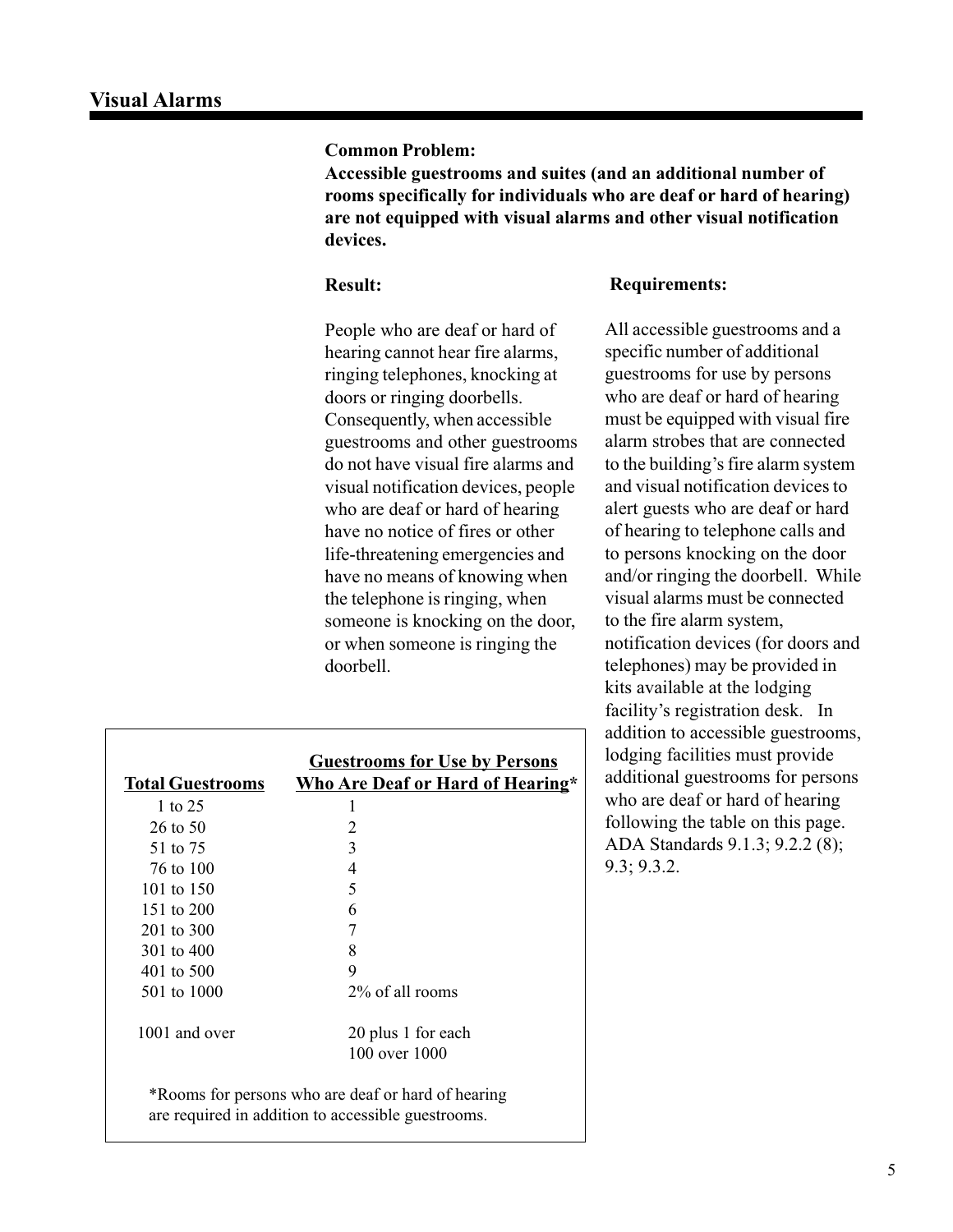**The shape of the hardware on accessible doors, and on faucets, fixed lamps, drapery controls, and heating and air conditioning controls in spaces required to be accessible requires tight grasping, pinching, and twisting of the wrist.**

### **Result:**

### **Requirements:**

Persons who have the use of only one hand or who have limited use of hands, wrists, or arms are unable to open doors to get into rooms, lock doors for security, use sinks or showers to wash, adjust draperies for privacy, turn on lamps, or adjust heating or air conditioning levels for comfort.



Handles, pulls, latches, locks, and other operating devices on accessible doors; faucets; fixed lamps; and drapery, heating, and air conditioning controls shall have a shape that is easy to grasp with one hand and does not require tight grasping, tight pinching, or twisting of the wrist to operate. Lever-operated mechanisms, push-type mechanisms, and U-shaped handles are acceptable designs. ADA Standards 4.13.9; 9.2.2(3); 9.2.2(5).



**single-lever handle that is easy to reach and operable with one hand**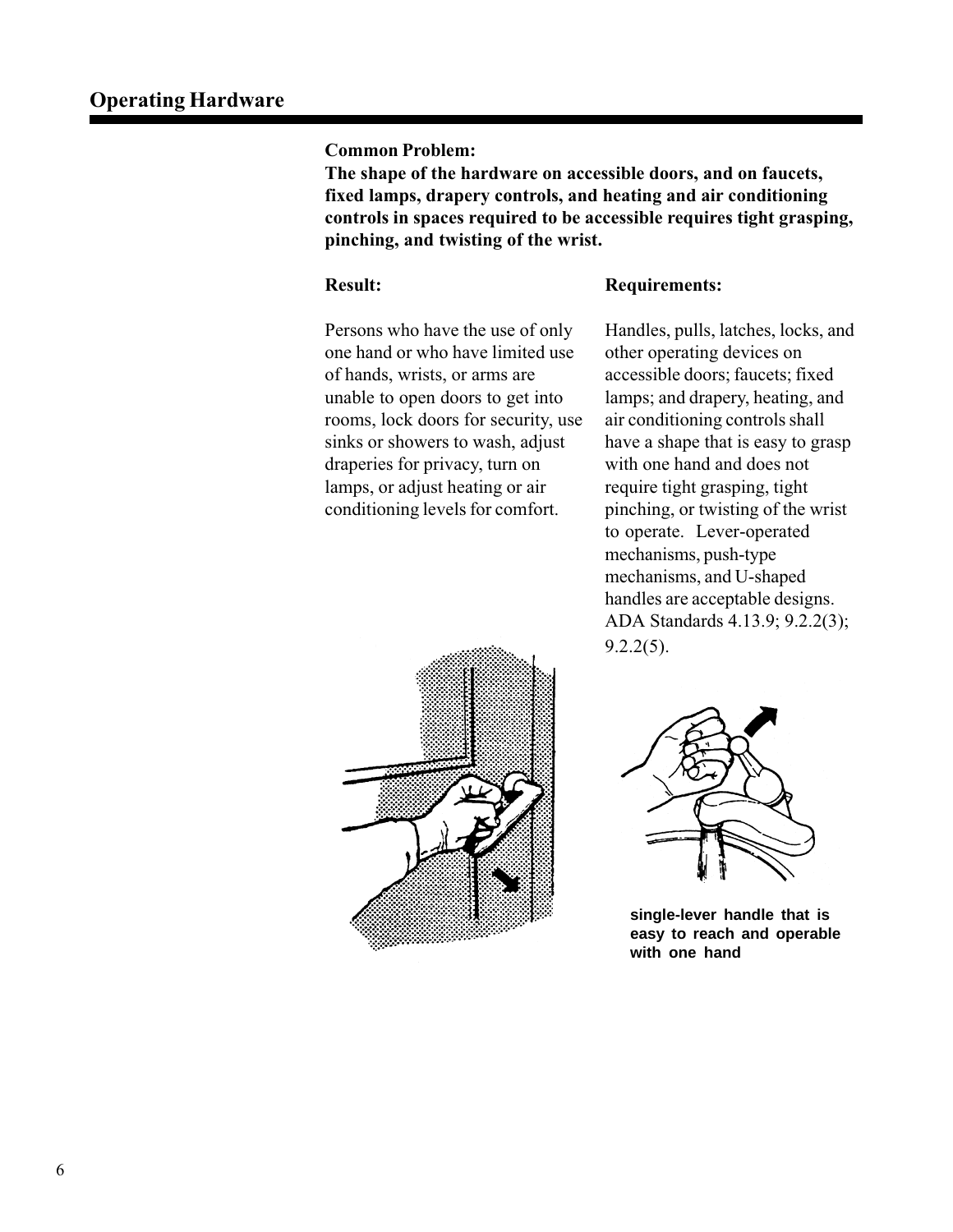**For permanent rooms and spaces, identification signage is mounted in the wrong location and cannot be read by persons who are blind or have low vision.**

### **Result:**

Blind persons and persons with low vision will have difficulty locating rooms. If Braille and raised letter signs are mounted on doors instead of walls, blind persons and persons with low vision may be hurt by someone who is pushing a door open while they are trying to read a sign or they may not be able to find the sign.

# ڪ **60"**

### **Requirements:**

Signs that are provided for all permanent rooms and spaces in the lodging facility must be mounted on the wall (not the door) adjacent to the latch side of the door and centered 60 inches above the floor so that they can be easily located by persons who are blind or who have low vision. Signs must include the same information in Braille, with raised lettering that forms a high contrast with the background of the sign. Signs should not be made of reflective materials such as brass, silver, gold, glass, or mirrored surfaces unless there is an additional properly located sign that complies with the Standards. ADA Standards 4.1.3(16)(a); 4.30.4; 4.30.5.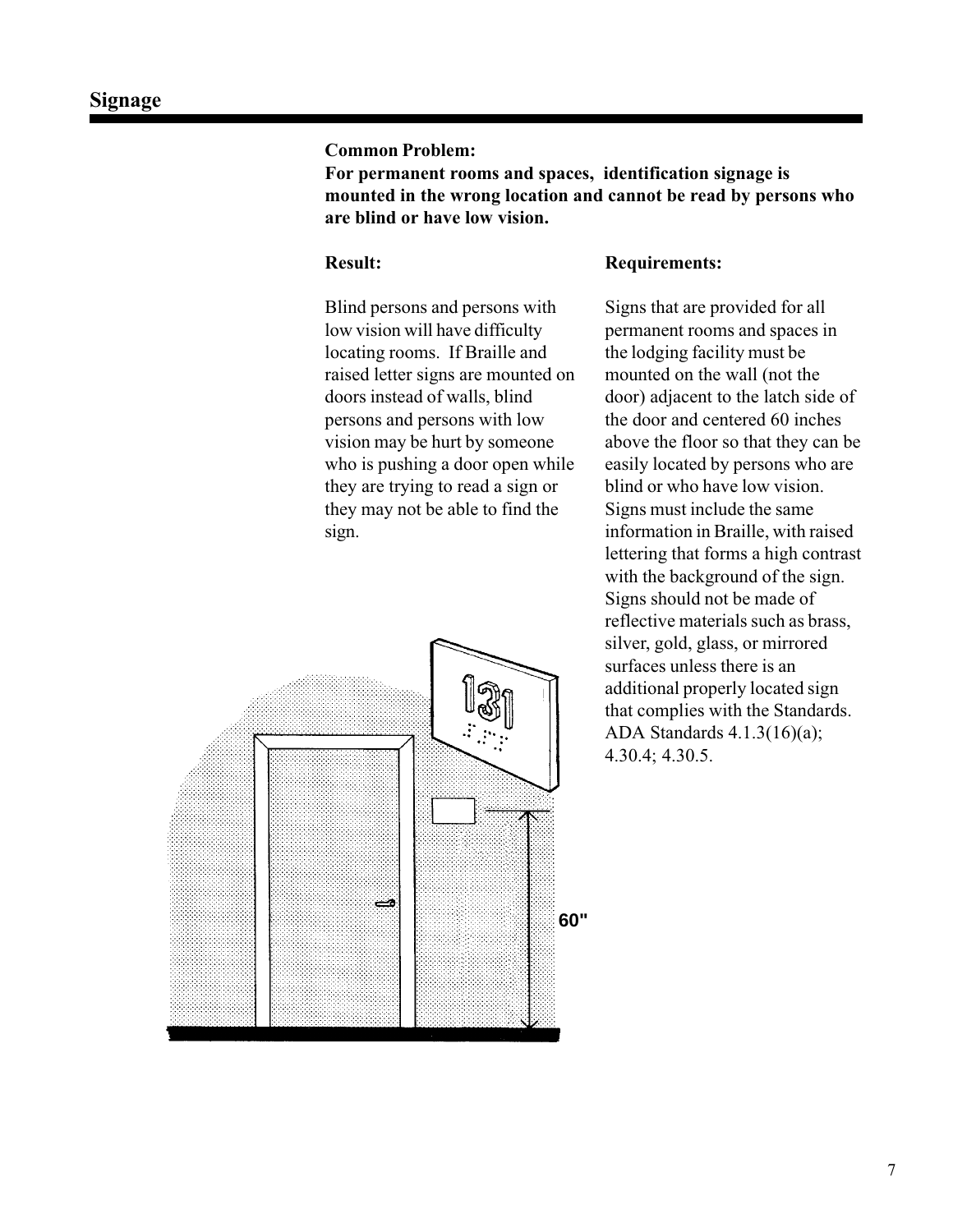**Both the exterior pedestrian routes (e.g., sidewalks, walkways and plazas) on a site that people use to travel from public transportation stops, from accessible parking spaces, from passenger loading zones, and from public streets and sidewalks to the accessible entrance(s), and the interior routes (e.g., hallways and corridors) throughout the lodging facility, are not usable by persons who use wheelchairs or other mobility aids, or who are unable to climb steps or stairs.**

### **Result:**

Because people who use wheelchairs, walkers, scooters or other mobility aids cannot climb steps or negotiate curbs, people



with disabilities are often unable to travel safely into the lodging facility from public transportation, parking lots, passenger drop-off areas, and public streets and sidewalks without using a vehicular way. Once inside the lodging facility, people with disabilities cannot get through the facility to the guestrooms,

conference rooms, toilet rooms, restaurants, or other various accessible elements and spaces.

At least one route that is a minimum of 36 inches wide without steps, stairs, or other abrupt level changes must be provided

### **Requirements:**

At least one route that is a minimum of 36 inches wide without steps, stairs, or other abrupt level changes must be provided within the boundary of the lodging facility's property from an accessible entrance to the building to public transportation stops, accessible parking spaces, accessible passenger pick-up/ drop-off areas, if provided, and public streets or sidewalks. Once inside the facility, an accessible route must be provided between an accessible entrance, lobby and the various accessible elements and spaces in the lodging facility. ADA Standards 4.1.2 (1); 4.1.3(1); 4.3.

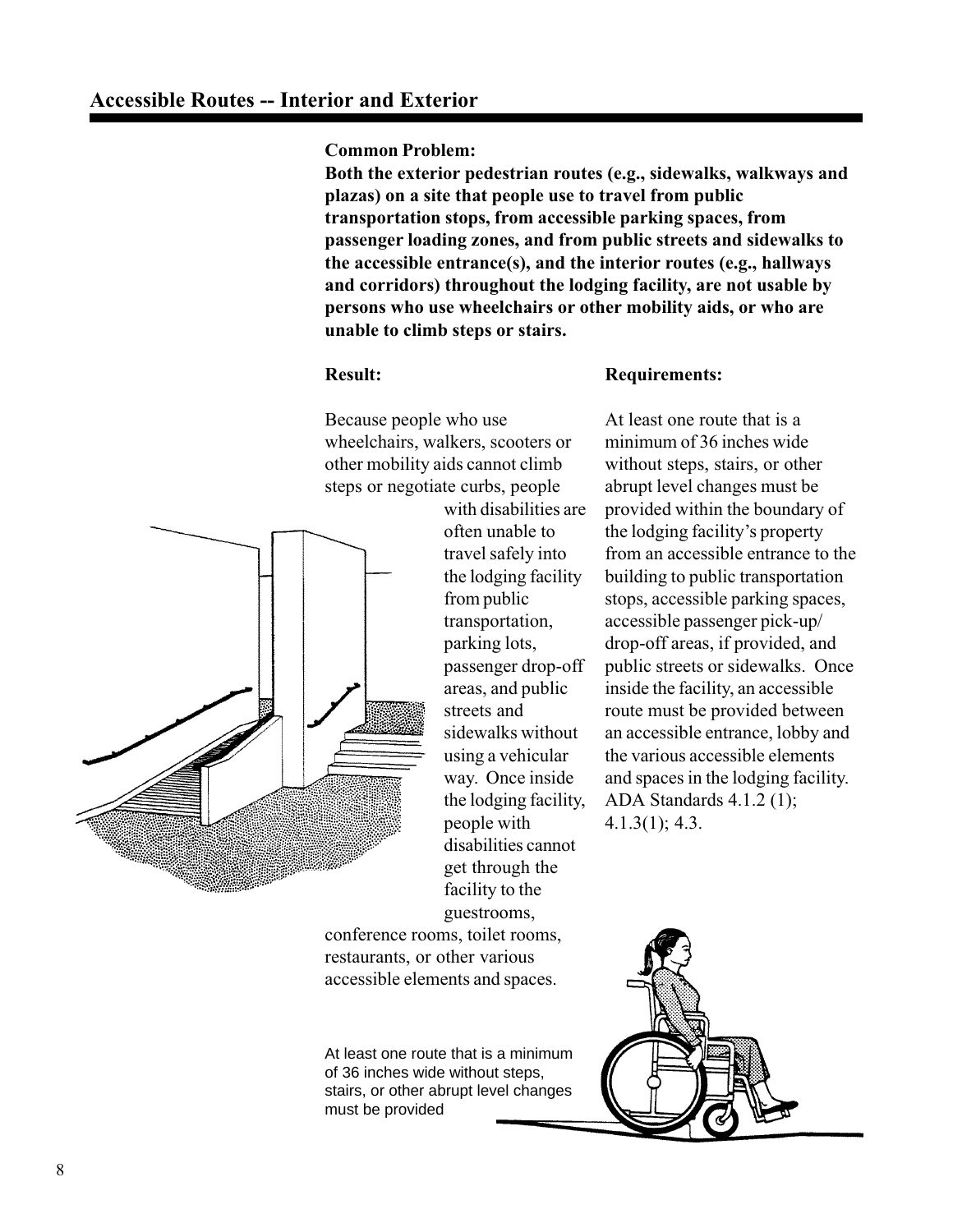**In areas inside and outside the lodging facility where people are expected to walk, objects protrude too far from the side, from posts, or hang down too low from overhead.**

### **Result:**

### **Requirements:**

People who are blind or who have low vision can be seriously injured when they are unable to detect an object in their path by using the sweep of their cane.





All objects that protrude from surfaces or posts and all overhanging objects in areas where people walk shall comply with the following requirements:

Objects mounted on walls at a height above 27 inches and below 80 inches (e.g., fire extinguishers, telephones) shall protrude no more than 4 inches into walks, halls, corridors, passageways, aisles, or any other areas where a person walks.

Free-standing objects mounted on posts or pylons may not project more than 12 inches into walks, halls, corridors, passageways, aisles, or any other area where a person walks at heights between 27 inches and 80 inches above the ground or finished floor.

Stairways and escalators with undersides that are not enclosed and all objects hanging above walks, hallways, corridors, passageways, aisles, and lobbies cannot hang down below a height of 80 inches above the ground or finished floor, unless there is a cane-detectible barrier that would alert a person who is blind or who has low vision to the hazard. ADA Standards 4.1.2(3); 4.1.3(2); 4.4.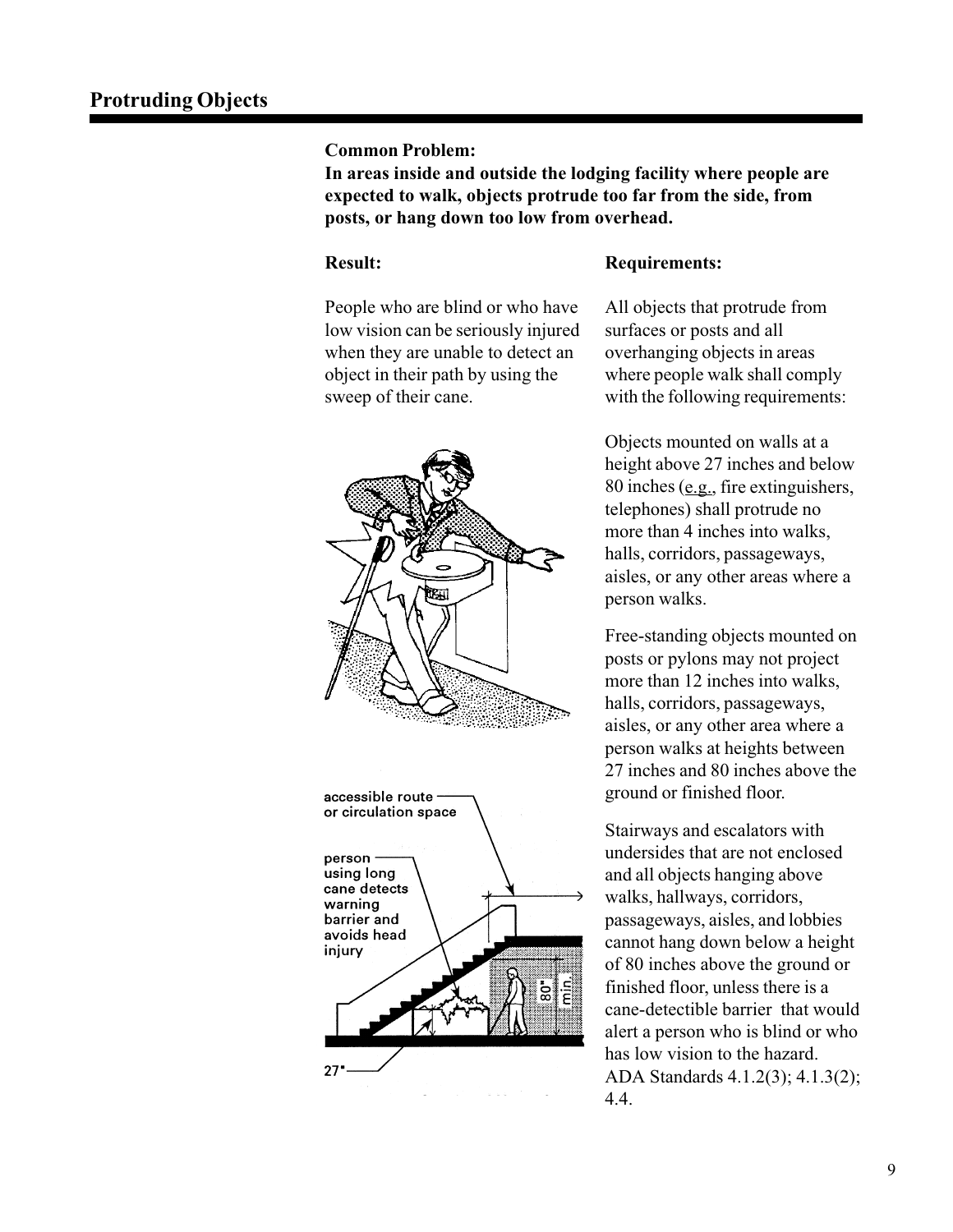**Lodging facilities with more than two floors of occupiable space - including any basement levels -- do not have full-size passenger elevators available for use by guests.**

### **Result:**

### **Requirements:**

People with disabilities who are unable to use stairs and steps cannot gain access to floors above and below the ground level and, in many instances, do not have access to the amenities provided in the lodging facility.

At least one passenger elevator must serve each level of a facility that has more than two floors of occupiable space, including basement levels. If a facility has less than 3,000 square feet per floor, an elevator exemption applies. All passenger elevators must meet the requirements of the Standards.

ADA Standards 4.1.3(5); 4.10.